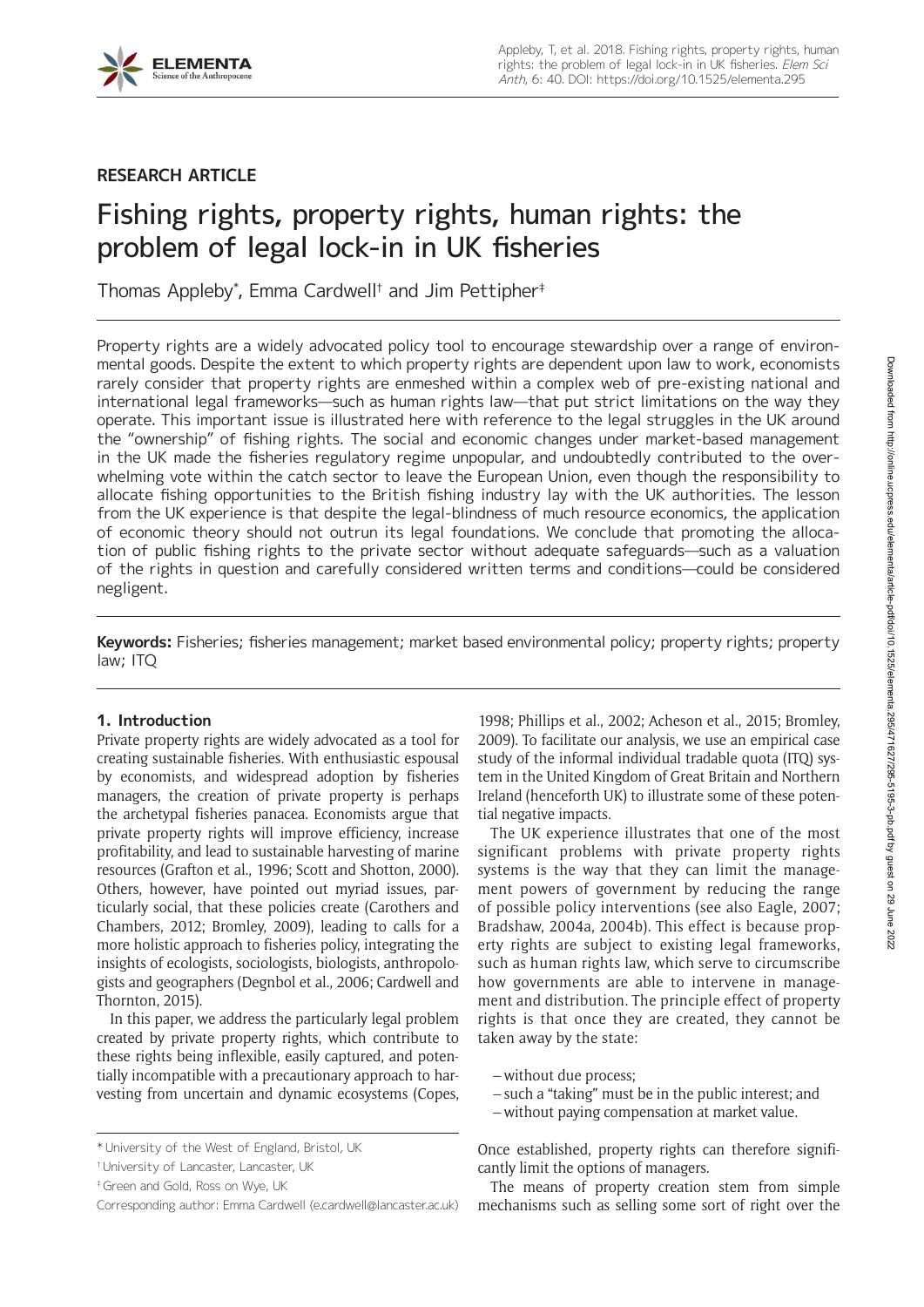resource (such as a licence, lease, use right, privilege, or franchise—all of which mean the same thing) to more arcane processes under constitutional law, human rights law or under the public law doctrines such as "legitimate expectation". All of these mechanisms operate in the same way and safeguard the implicit promises made by the state that it will not interfere with individual proprietary rights. The use of multiple legal terms over the years (for instance, see Phear, 1859, p 67) mask a binary situation, where either rights have been created by the state, which it cannot remove without compensating the rights holder to the value of those rights (for the purposes of clarity we have called them "individual rights"), or else those rights are exercisable by the public at large ("public rights"), where no compensation is due.

Further difficulties arise because it is quite possible for the state to create individual rights by accident. This possibility stems from a function of the rule of law and the courts, particularly in common law jurisdictions, to curb the power of the state. The effect is that through a course of dealings, permissions granted by public authorities can become individual rights. The difficulty is that there is no hard-and-fast rule as to what is or is not an individual right, and one impact of this legal "grey area" is that it further limits the operation of active management. The threat of litigation, even on relatively thin legal grounds, makes it hard for public administrators to make transformative decisions. Paradoxically, continuing with the *status quo* tends to strengthen legal arguments that the rights over the resource have been propertized into individual rights and are thus locked-in under the property rights regime. In the case of fisheries, where adaptability to environmental, social and economic shock is vital for the long-term resilience of both ecosystems and economic communities, legal lock-in can cause serious problems, and is inherently incompatible with adaptive management. This incompatibility suggests that if we want to avoid unwieldy and ineffective panaceas, knowledge of law is a vitally important arrow in any nation's fisheries management quiver.

The UK, with its unwritten constitution and complex constitutional settlement, is a good example of the dangers of unintended lock-in, potentially one of the most significant side effects of the property-rights panacea. This case study presents an example of how, without proper design, property rights systems can become legally enmeshed within national or international human rights law, serving to circumscribe how governments are able to intervene in management and distribution.

As property rights grow in popularity as a fisheries management tool, particularly in the global south, where the culture of constitutionalism may be less defined, it is vital that governments are made aware of the ways in which their hands can be bound by poorly designed regulation. And, as property rights become increasingly popular in environmental policy beyond fisheries (such as pollution reduction and biodiversity conservation), policy makers must be aware of pre-existing legal structures, and how these could substantially decrease their ability to govern vulnerable ecological systems.

#### **1.1 The UK context**

The United Kingdom of Great Britain and Northern Ireland is a cluster of islands in the northeast Atlantic, at its northernmost point approximately 400 miles south of the Arctic Circle. The Republic of Ireland is the only country with which it shares a land border. As an archipelago, the UK has claimed a large exclusive economic zone (EEZ) (Great Britain, 2013) and, in part thanks to a wide continental shelf, enjoys relatively rich fishing opportunities. The UK also has jurisdiction over its Overseas Territories and Crown Dependencies, but they will not be examined in this paper.

The UK is currently a member of the European Union (EU), which has "exclusive competence" for the fisheries policy of its members (*Commission v United Kingdom* Case 804/79; Eur-Lex, 2018) and manages UK waters as part of the larger "common pond" which allows reciprocal access rights to the waters of other European nations under article 5 of EU Regulation 1380/2013 (European Union, 2013a).1 The EU has delegated rights for the UK to control access to its waters to the 6 nautical-mile limit. In England these inshore waters are managed by Inshore Fisheries and Conservation Authorities (successors to Sea Fisheries Committees), and in Wales, Scotland, and Northern Ireland inshore waters are managed by the devolved administrations (DAs).

Until now, in return for shared access to much of the EU's waters (some 25 million  $km^2$ ),<sup>2</sup> the UK has agreed to limit the catches of its fleet relative to other EU member states (at the time of their entry) under a doctrine known as "relative stability" (Churchill and Owen, 2009, p 154). This term is calculated on a stock-by-stock basis and relates to the landings of each species. The quantified fishing opportunities for each stock for each member state (known as total allowable catch, or TAC) are agreed at the EU level. Each member state is given a set amount as a TAC, which it then distributes to its fishing businesses using its own domestic laws (which must be compliant to the general principles in EU law; see p 25 in *United Kingdom of Fish Producer Organisations (UKAFPO) v Secretary of State for the Environment, Food and Rural Affairs* [2013] England & Wales Administrative Court 1959 (Courts and Tribunals Judiciary, 2018). UK-registered vessels are also required to have an "economic link" to the UK (Churchill and Owen, 2009, p 202–210), but this requirement has not stopped the acquisition of UK vessels by foreign companies. Data from 2009 recorded 9% of UK quota by value being held by foreign-flagged vessels and 16% of landings by weight accruing to these vessels (Vivid Economics, 2009). Greenpeace has estimated that nearly half of English and Welsh quota is owned by foreign companies (McClenaghan and Boros, 2016).

The UK has the second largest fishing fleet in Europe after Spain (measured by gross tonnage) and the fourth most powerful (measured by aggregate engine power) (Marine Management Organisation, 2017). In terms of vessel numbers, the majority of UK vessels are small-scale (79% are under 10 m in length) but the tonnage and value of catches of this small-scale sector are dwarfed by the minority of large-scale boats, with the large-scale sector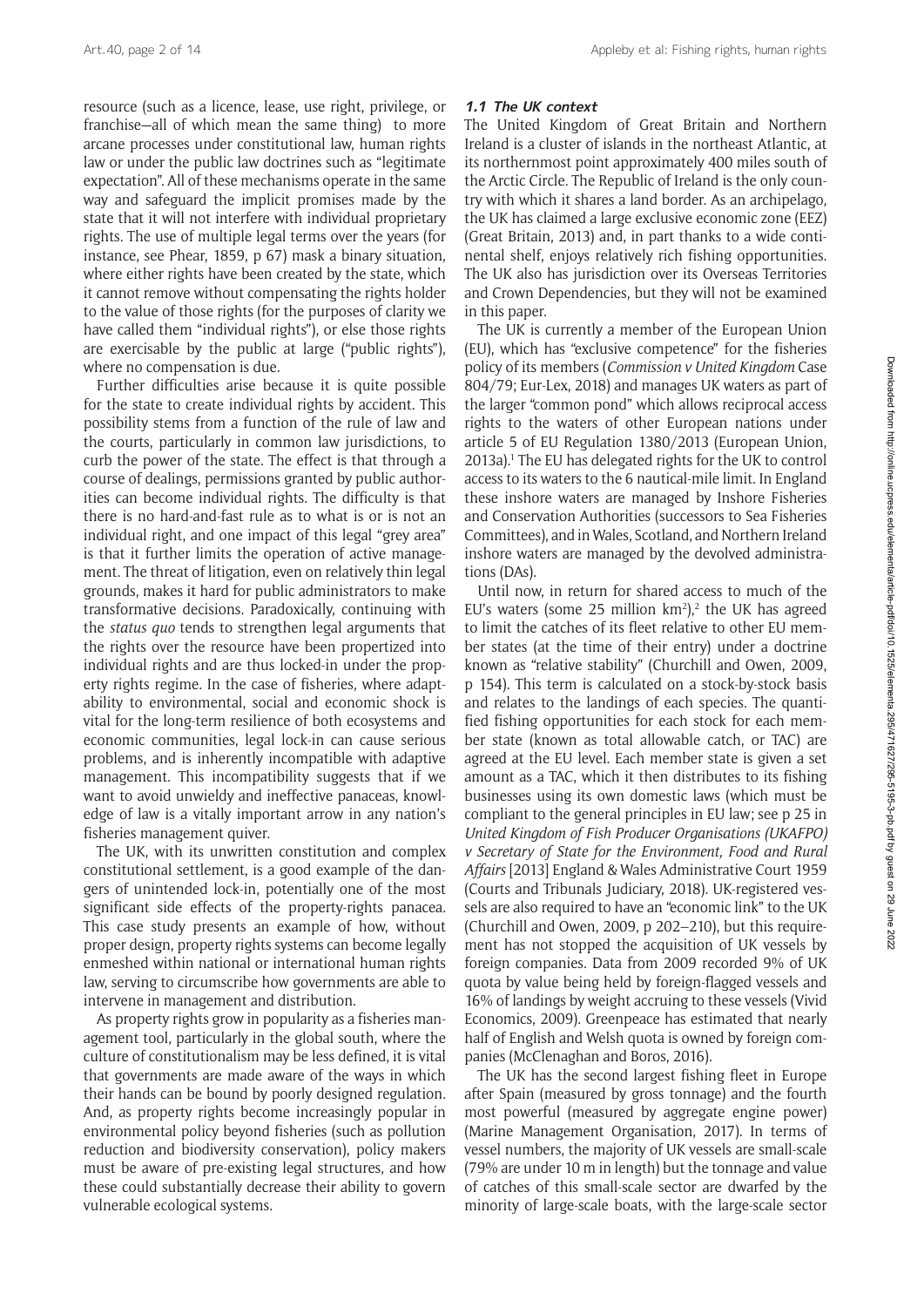# **2. Producer Organisations and the origin of the UK transferable quota system**

In UK waters (around 770,000 km<sup>2</sup>) fishing operates under the ancient public right to fish (Appleby, 2005) which permits all UK citizens (and currently, presumably, by extension EU citizens through UK membership of the EU) to fish its waters. The vessels are licensed under section 4 of the *Sea Fish (Conservation) Act* (Great Britain, 1967) and article 7 of CFP Regulation 1224/2009 (European Union, 2009). Upon exit from the EU, these regulations are set to continue until repealed by the UK government or the DAs. Because of the complexity of devolution, there is a concordat on vessel licensing and quota distribution between the four nations' administrations (The Administrations, 2016), although there are wide differences between the management in Scotland and the rest of the UK (The Sunday Times, 2014).

There is no ongoing charge for fishing licences in the UK, though "entitlements" to licences (which are distinct from quota, as they relate to the entitlement to a vessel licence rather than the quota itself, which sits on that licence) are bought and sold and even aggregated, as new licences are not currently being issued (Scottish Government, 2015). Prior to May 2015 fishing licences were renewed periodically. However, the Marine Management Organisation, which has considerable responsibility for English fisheries, has now announced the removal of the fixed date from fishing vessel licences (Marine Management Organisation, 2015).

As outlined above, upon accession to the EU, the UK pooled the management of its fishery under the EU's Common Fisheries Policy (CFP). TACs were first introduced for UK vessels for pelagic species by the North East Atlantic Fisheries Commission in 1974, then extended to other key stocks with the introduction of the CFP in 1983. At first, the UK government managed TAC allocations centrally by setting monthly landings limits for fishing vessels. At this time a number of large-scale operators were grouped into regional fish marketing organisations called producer organisations (POs). Shortly after accession to the CFP, the PO for Shetland, a group of remote islands in the northern North Sea (the most northerly point of the UK) asked if they could manage the annual TAC for their members locally. This devolved management was then gradually spread around the country, with POs taking management control of their members' shares of national TAC.

Fishing businesses in the UK are therefore now grouped in two categories. Under 10 m (small-scale) vessels, which are not in membership of a recognised PO, are managed directly by the government fisheries administration, and are allocated quota monthly via a shared community "pool". Over 10 m vessels can either join a PO, and have their quota allocations managed by the PO, or remain outside the PO system and be directly licensed. Over time, the number of vessels in the over 10 m "non sector" (non-PO) has dwindled to 442 of the 1229 large-scale vessels flying the UK flag. Under 10 m vessels are allowed to join a PO, but if they do so, they lose their right to fish from the government-administrated under 10 m quota pool. Currently, of the 4,299 under 10 m vessels in the UK fleet, 53 are on the vessel lists as in PO membership (Department for Environment, Food and Rural Affairs [DEFRA], 2018).

Since 1985, the amount of UK TAC managed by POs has been slowly increasing, and by 2015 approximately 94% of quota by tonnage was under PO control. This percentage includes both the quota held by a PO's members that is managed by that PO, and the quota a PO may hold in its own right as a corporate entity. The government allows POs to determine their own methods of quota allocation, though of course the opinions of members, particularly those with substantial holdings, play an integral part in management decisions. Management varies from organisation to organisation, with some POs pooling quota between their members and setting monthly limits, others allocating individual quota, and some using a combination of both. Until 1996, quota shares of TAC could not be transferred between POs. After that date, these rules were relaxed, and an informal market—both facilitated, and officially denied by, an ambivalent government (see Cardwell, 2012)—for quota was established.

The allocation of quota was originally based on a track record, which was attached to a vessel's (not its crew's) landings (or "catch history") on a three year rolling period. To allocate quota, a catch history record of (say) 100 tonnes of cod would be converted into a fixed quota allocation of 1000 FQA units of cod at 100 kg per unit. Each unit then changes in terms of weight depending on the UK's annually agreed allocation of TAC at the EU level. The process of rolling allocations was later recognised as encouraging a "race for fish" as each vessel tried to maximise its landings to maintain future quota. The rolling track record was therefore replaced in 1999 with fixed quota allocations (FQAs) based on the three years from 1994 to 1996 (Marine Socio-Economics Partnership, 2014). The shift from allocating quota based on a rolling track record to FQAs made trading much easier. As this market developed, more POs switched to individual quota management, or allowed their members to purchase individual quota to top up their pool allocations.

This development led to an unusual situation whereby POs (purchasing FQAs for collective use) and their members (purchasing FQAs for individual use) are often competitors on the UK FQA market. As POs are both officially non-profit organisations, and dependent on membership fees for their income—and the fees paid are largely dependent on the amount of quota held by a member, this situation can lead to perverse incentives for POs not to purchase quota for community use, and risk alienating powerful members. If a PO has a member with large quota holdings, as POs are paid for quota management, that company will provide a significant proportion of the PO's income. When FQAs for certain species come on the market, there is an incentive for the PO manager not to bid against the interests of members on whom they are financially dependent. Furthermore, the PO could even be prevented from bidding against its members altogether, as the more powerful of these (those with larger quota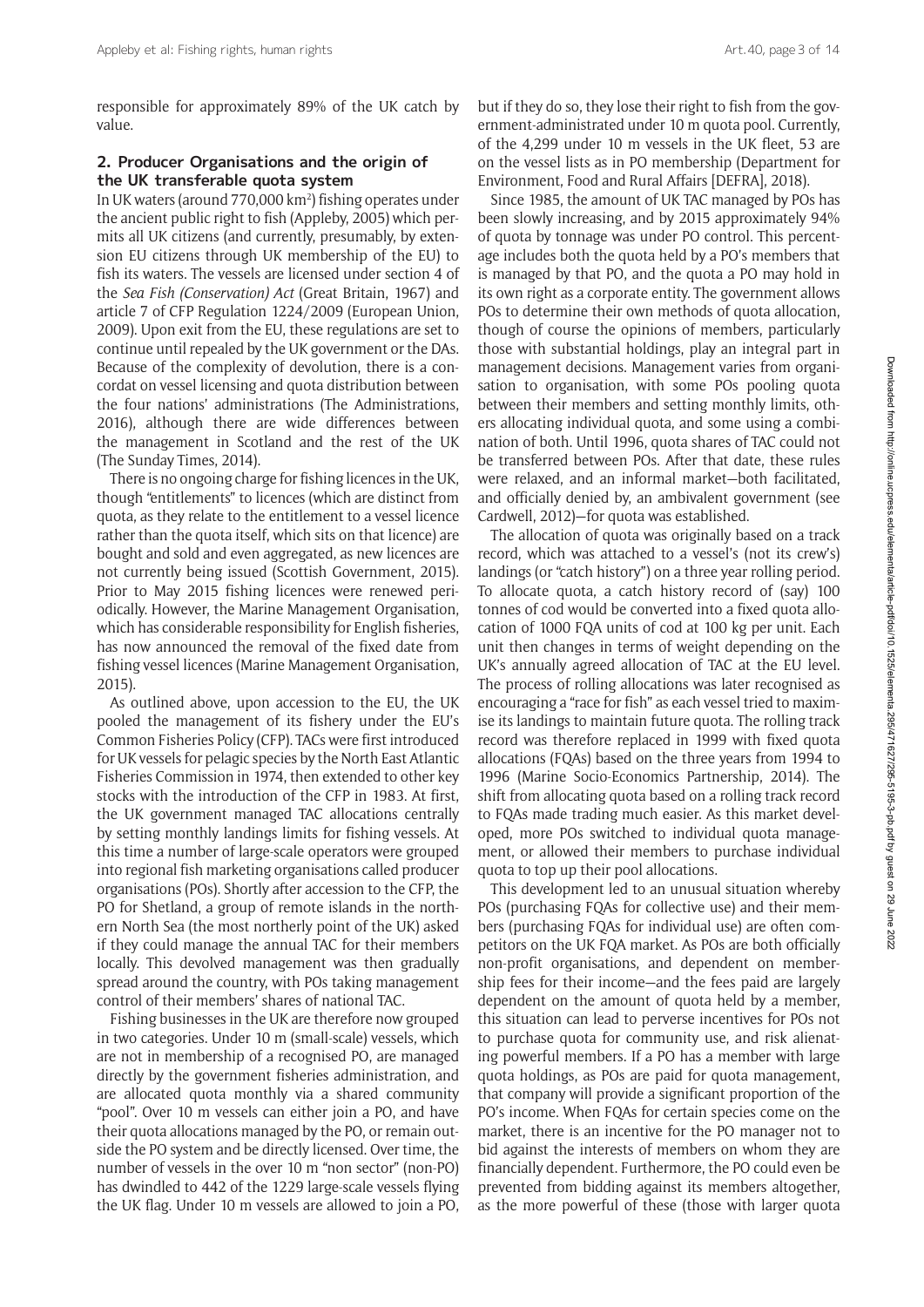holdings) tend to be represented on the PO's board, which employs and dictates terms to the PO manager. This situation has exacerbated the trend for FQAs to be purchased for individual, rather than collective, use in the UK.

As quota trading has increased, the regional nature of POs has decreased, and with some exceptions under particular geographic circumstances (such as Shetland and Fife PO, the membership of which remain regional) fishermen can now 'shop around' for the quota management regime that suits them best. Although transferability is now a key aspect of the UK's quota scheme overall, significant differences still exist in both the membership and management styles of the different POs.

#### **3. Government ambivalence and ownership ambiguity: FQAs as possessions**

The informal way in which quota trading has developed in the UK means that the Government has always had a somewhat ambiguous relationship with the market. This ambiguity culminated in a court-battle between the government and industry in 2013, which was focused on the extent to which FQAs could be considered private property (*UKAFPO v Secretary of State for the Environment, Food and Rural Affairs* [2013]; Courts and Tribunals Judiciary, 2018) The complexity of this case hinged on the fact that since the earliest days of the system, the UK government has flip-flopped between censuring trading (by stating fixed quota allocations should not be transferred) and recognising and facilitating trading (through periodically reconciling quota holdings to take transfers into account).

The gradual shift towards a transferable quota market in the UK can be largely seen as one of confused and piecemeal administration, rather than an intentional move to increase efficiency or protect stocks. Quotas progressively became more transferable as this was expedient for the POs that managed FQAs, particularly in the lean years with a restrictive European TAC, rather than due to a particular governmental ideology. Despite the active involvement of the POs in the development of the system (with government "industry consultation" almost always being limited to interactions with POs) the path to transferability should not be categorised as a simple, rational decision made collectively by the industry. Notwithstanding their administrative clout, the POs account for only a small proportion (15%) of the UK fleet, and little say has so far been given to fishers outside of PO membership in management decisions. A study conducted in 2001, shortly after FQAs were introduced, found that many UK fishermen were actually against the idea of fully transferable quota, even if they also considered it inevitable (Hatcher et al*.*, 2002).

The blind-man's-buff manner in which the UK has moved towards transferable fishing rights has led to considerable uncertainty arising about the "property" status of FQAs. Kevin and Susan Gray highlight three key aspects of a property right (Gray and Gray, 2009, p 91):

- Immunity from summary cancellation or extinguishment – the right cannot be immediately curtailed by government or third parties;
- Presumptive right to exclude others the right per-

mits the holder to manage the asset and excludes other from using it; and

The right to prioritise resource values – the holder can choose whether to exercise their right or not, or to sell or rent the right to others.

These "sticks in the bundle" (Hohfeld, 1917) are the key legal features of property. When the UK set about creating its quota system, the nature and extent of these "sticks" were not properly defined. At the time, an exasperated House of Commons Select Committee (1999) complained of the need for *"clear guidance on the legal title to licences and quota in the context of transactions between individuals and/or organisations."* However, the UK Government ducked the issue and responded later to the Committee:

*"There are no plans to change the existing position whereby licences and quotas apply at the discretion of the Minister but with fishermen's interest protected by the legal concept of legitimate expectation"*  (Ministry of Agriculture Fisheries and Food, 1999).

Any property lawyer would instantly respond that, in a rights-based market, it is vital that the nature of those rights is properly known. Questions such as: "when can the right be terminated?"; "How long does the right last?"; "Can it be sold?" "Is there a resource rent or licence fee?" are critical.

Instead, the UK system developed on an *ad hoc* basis, and fundamental terms that should have been defined *ab initio* were left to develop with no proper deliberation or legal counsel. Assuring the parties that quota was protected by the "legal concept of legitimate expectation" gave some measure of protection from summary cancellation to FQA holders. Where a public body has given an expectation that a practice will continue to an individual who will retain some benefit (in this case the allocation of quota and licences), then a failure to meet that expectation will be an actionable breach of law (*R v North East Devon Health Authority, ex parte Coughlan* [2001] Queen's Bench 213 [Court of Appeal]; Westlaw, 2018a). Quota grants with it the right to exclude others (non-quota holders cannot land fish), either through state sanction by fines or through the operation of POs, who can take civil action against members who have not complied with their quota obligations. It also grants the right to prioritise its value – particularly when quota is used as collateral or sold or rented.

To add to this confusion, FQA trades were taxed in the 2000s for capital gains tax purposes (*Fullarton v Inland Revenue Commissioners* [2004] Simon's Tax Cases 207; Westlaw, 2018b). In 2007, in the context of the decommissioning of vessels, vessel owners were able to keep their quota, without it being attached to a vessel. The government reasoning behind this ability was that the quota "was not ours to take back" (House of Commons, 2007). So, while the UK government on the one hand professed that quota remained in public ownership, at the same time it was maintaining, at least at some level, that quota had become some form of individual right. The billion-pound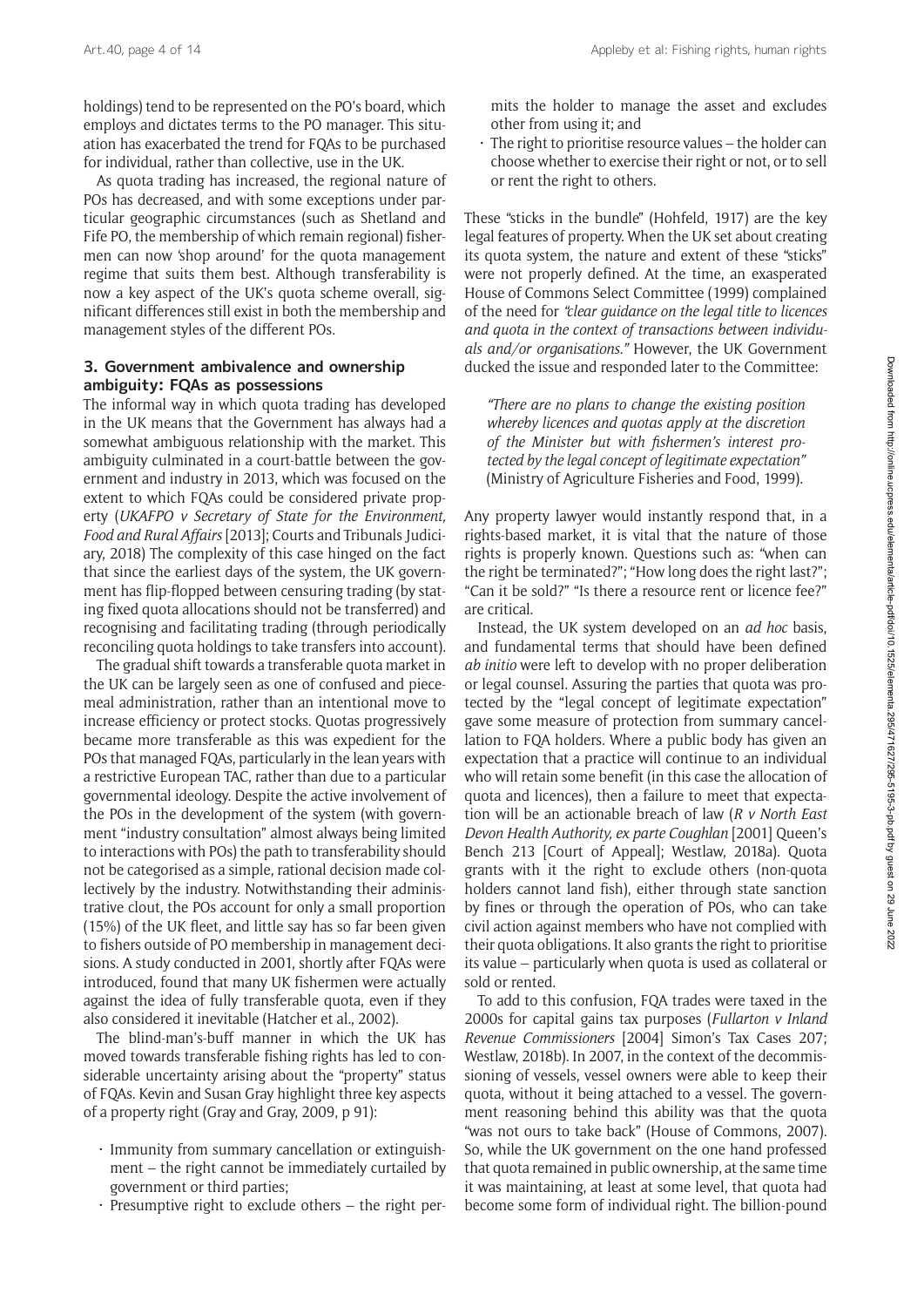question is: "which of the opposing government views is correct?" (Appleby et al., 2016).

The system certainly appears to have engendered widespread acceptance of FQAs as an individual right by those in the industry. This perception was supported by the common practice of banks accepting FQA holdings as collateral for loans. The House of Commons Select Committee on Agriculture (1999, p 85), struggling to understand the legal status of the quota system after the shift to FQA, said:

*"The sense of ownership resulting from the purchase of quota is somewhat misleading as the legal owner of licences and of quota remains the UK Government."*

At this time, only shortly after the introduction of FQA, quota and vessel licences were valued at over £1 billion. The Select Committee recorded deep disquiet over the trades of quota from within the industry, but also some support. They noted the fatalism with which the shift to market allocation had been accepted as both inevitable and irreversible:

*"Most representatives of the fishing industry voiced their strong disapproval of the trade but also their acknowledgment that it had now become "a recognised and accepted practice which cannot be stopped because of the amount of money which has changed hands"."*

#### **4. The performance of transferable FQAs: evaluating distribution, disclosure and democracy without transparency**

A concentration of the fishing fleet into fewer hands is a well-documented outcome of the introduction of transferable fishing rights. Currently, 94% of 2017 UK TAC by tonnage is allocated to the 845 over 10 m vessels (and 57 under 10 m) that are members of UK POs, representing approximately 15% of the UK fleet. The remaining 85% of the fleet (4,649 boats) have just 6% of the UK's 2017 TAC tonnage available to them as fishing opportunities, of which only 1.8% is allocated to them (DEFRA, 2017).

Until recently, it was impossible to scrutinise the ownership of the UK fishing fleet much beyond these aggregate numbers. Although transfers have been officially recognised since trading began, there was no official or public record of quota holdings in the UK until late 2013 (Her Majesty's [HM] Government, 2015). Under Fisheries Minister Richard Benyon, the UK government introduced the requirement that privately held FQA fishing opportunities should be recorded and published. Until that point, the industry and members of the public were effectively shut out of any access to information on this particular aspect of fisheries management, making proper analysis of the impacts of the transferable FQA system very difficult.

The relatively recent publication of this quota register means that it is only now becoming possible to highlight anomalous holdings of fishing opportunities. However, though the register represents a significant improvement for transparency, it still has notable flaws. The current

system lists separate registered quota holdings and holders, but it does not identify (or require POs to identify) who the ultimate controlling parties for these quota holdings are. Following the money beyond the PO holdings listed, our research suggests that after 15 years of transferable rights, the vast majority of English POs have either one or two members holding 50% or more of their FQA holdings, giving them controlling stakes in those organisations. Until recently, this information was not only unavailable to the public, but also the government and industry as a whole, leaving quota management predominantly under very little, if any, government scrutiny and denying government the proper information necessary to either evaluate or manage the quota system.

This lack of scrutiny, both official and public, is symptomatic of the UK's relationship with the POs that drive the management of UK fishing quota. The extent to which the UK's recognition and regulation of POs is in accord with European Community law is questionable. For example, a number of the more recently recognised POs appear to have a single ultimate controlling and owning party—put simply, these are "producer organisations" that manage the quota holdings of just one fishing company. This situation appears to explicitly contravene the intentions of the EU Regulation 1380/2013 (European Union, 2013a) and its subsidiary, the common organisation of the markets in fishery and aquaculture products regulation (commonly known as the "CMO Regulation") (European Union, 2013b).

Articles 6.1. and 6.2. of the CMO Regulation read:

- *1. Fishery producer organisations and aquaculture producer organisations ("producer organisations") may be established on the initiative of producers of fishery or aquaculture products in one or more Member States and recognised in accordance with Section II.*
- *2. Where relevant, the specific situation of small-scale producers shall be taken into account when establishing producer organisations*.

Article 6.1 therefore specifically requires that a PO represents multiple producers (the sentence does not read "on the initiative of a producer of fishery or aquaculture products…"). Furthermore, the requirement at Article 6.2 does not seem to accord with a regulatory regime that enables the UK's 22 of the  $23<sup>3</sup>$  recognised fishery POs to exclude the vast majority of its fishing fleet – specifically, the small-scale fleet – from 94% of its fishing opportunities. For example, with regard to the regulation of already recognised fishery POs, Article 18.1 reads:

*"Member States shall carry out checks at regular intervals to verify that producer organisations and inter-branch organisations comply with the conditions for recognition laid down in Articles 14 [specifies ongoing recognition criteria for producer organisations]* and 16 *[specifies ongoing recognition criteria for "inter branch organisations"] respectively. A finding of non-compliance may result in the withdrawal of recognition."*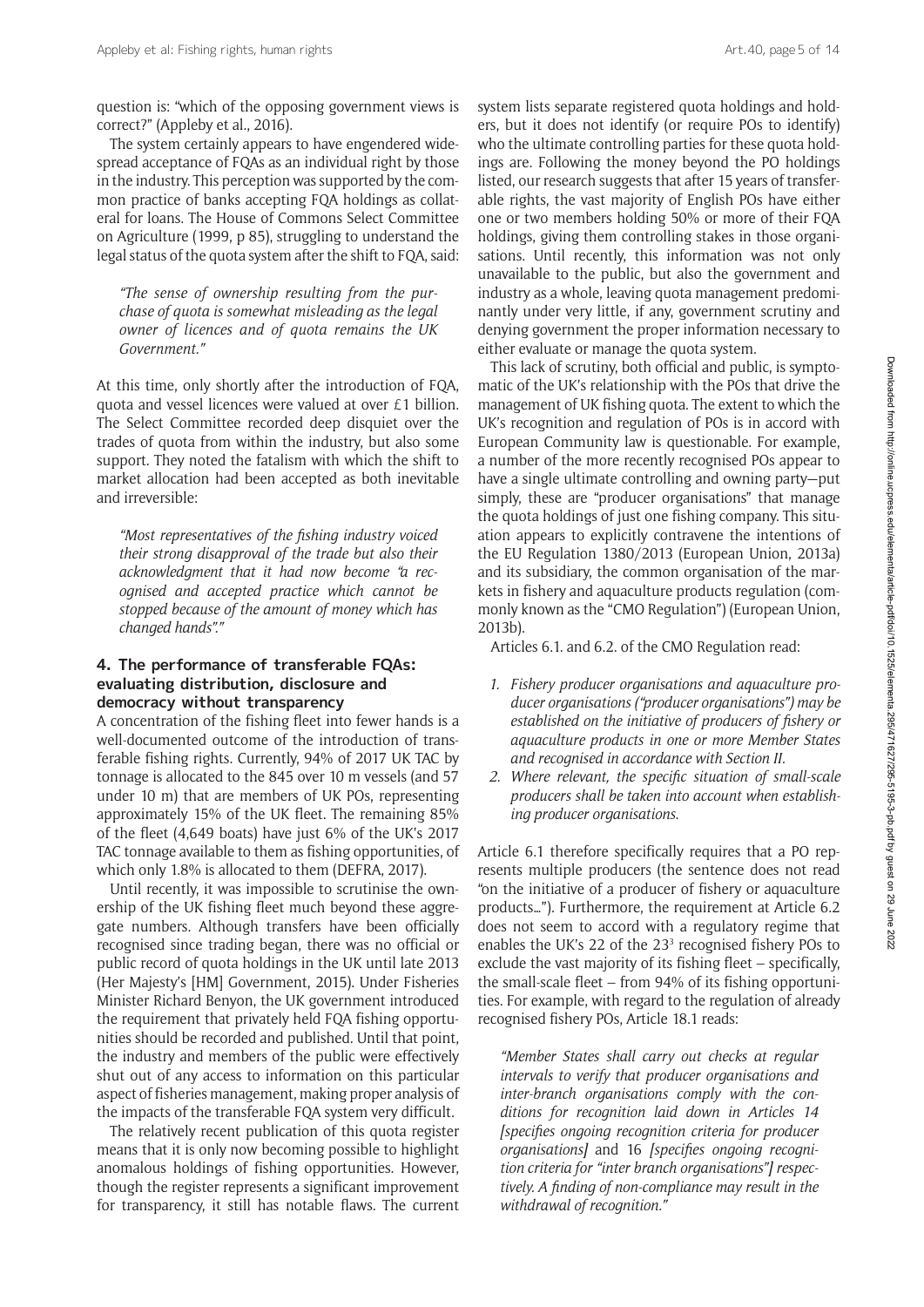The reference in Article 18.1 to Article 14 of the CMO requires Member States to check recognised POs' compliance with eligibility criteria relating first to the "*internal functioning of producer organisations*" which includes at 17(d) a requirement that a PO has "*a democratic functioning that enables the members to scrutinise their organisation and its decisions*". It is not clear how this scrutiny can be achieved by a recognised PO that has a single ultimate controlling party which holds the only vote, as is the case with some of the UK's POs.

The structure of the UK POs also raises cause for concern in respect of competition law. Article 14.1 (f) of the CMO states that Member States may recognise as POs all groups set up on the initiative of fishery or aquaculture producers which apply for such recognition, provided that they comply with certain competition rules and do not abuse a dominant position on a given market. With 94% of all FQAs allocated to the minority of PO members, it is clear that the current system creates remarkably powerful, individual commercial enterprises within the PO structures. Whether this creation has resulted in (or from) abuses of a dominant position in the market remains to be seen, but it should be remembered that fishing quota has raised issues of competition law for many years (Barback, 1976). Article 14.1 (h) of the CMO further states that:

*"Member States may recognise as producer organisations all groups set up on the initiative of fishery or aquaculture producers which apply for such recognition, provided that they… provide relevant details of their membership, governance and sources of funding."*

Despite the powerful position of POs in fisheries management, neither the UK government, nor the DAs, have ever asked for these details.

The UK government has recently begun to actively try to address these representative and quota imbalances. This effort began with the attempts to rebalance unused quota after the UK government won the *UKAFPO* case and has recently included the UK government officially recognising the Coastal PO, which at the time of recognition had already recruited 254 small-scale fisher members. The Coastal PO is a fishery PO specifically designed to represent the small-scale boats—more than 75% of the UK fleet—that until now have not enjoyed the benefits of membership of an officially recognised PO. However, the Coastal PO's success will be dependent on the UK government providing small-scale fishers with increased access to quota through it. If small-scale fishers cannot make a viable living though their membership of the PO, they will not continue to support it.

Notwithstanding moves by the UK government (and similar moves in Scotland) to redress the balance, the current poor recognition and regulation of POs means that the ultimate control of traded fishing rights is not necessarily held within the industry. Fish producers are defined in the CMO along with other relevant terms, but no direct link is made stating that fishing opportunities should only be available to fish producers (fishers). This absent link creates the opportunity for middlemen, such as holding companies and agents, to hold quota primarily as a form of capital with the aim of financial accumulation—these are known derisorily in the business as "slipper skippers."

For example, let us consider the case from the DEFRA online register4 of FQAs of the South Western Fish PO's member *N C Trawlers* and its 25,873 FQAs, which are recorded on the register against licence number 9031, the holding type of which is identified as "Fishing Vessel Licensee in membership of PO" and recorded as associated with vessel name, "Provider II".

For accuracy and transparency, this entry in the register should be amended to reflect that *N C Trawlers* is in fact *N.C. Trawlers Limited*, Company number 03052127, and the vessel name needs to be removed as the company no longer owns or uses that vessel for actively fishing (the August 2017 DEFRA register of fishing vessels now identifies the only "Provider II" as a member of the Cornish Fish PO). Whoever supplies the information to the register has amended the "licence type" to a "dummy" licence, which suggests that it is not connected to an active fishing vessel or licence.

Given that *N.C. Trawlers Limited* appears to be in the business of holding quota but not actively fishing, does *N C Trawlers* meet the regulatory criteria to (a) hold fishing opportunities or (b) be a fish producer member of a recognised fish producer organisation? The answer is unclear. How many other, similar entries does the register include? That is also unclear.

What is evident, however, is that either the UK's regulatory regime is not picking up the obvious irregularities in the published register or the UK government is picking them up and choosing not to act on them.

Moreover, it is possible to pay lip service to the rules and still operate a quota trading company, as can be seen through the operation of fishing vessel E538, the *Nina May*. The *Nina May* is 4.8 m long. In August 2017, the *Nina May* held 5% of the Cod allocation in sea area 7a, and between 10 and 20% of the fishing opportunities for plaice, whiting and sole in a number of other sea areas. In fact, the *Nina May* held 26% of the UK's opportunities to fish for sole in sea area 7a alone. It is extremely unlikely that, given the dimensions of the vessel, *Nina May* could ever hope to land even a small tithe of that catch. It may be convenient for the *Nina May* to hold quota on behalf of other vessels held by the same owner, but this convenience leads to another significant change in the fleet. Traditionally quota was allocated to owner operators. Now, ownership has consolidated and UK fishing businesses increasingly hire skippers and crew who have no stake in the vessel or the quota, casting doubt on the claim that property rights encourage stewardship (van Putten et al., 2014).

The examples above show both how complicated the ownership (and use) of quota in the UK has become and how difficult and onerous it can be for governments in a transferable quota system to keep track of where exactly quota holdings are, and who is controlling them. The monthly vessel lists that DEFRA publishes do record (some) of the vessels in PO membership, but do not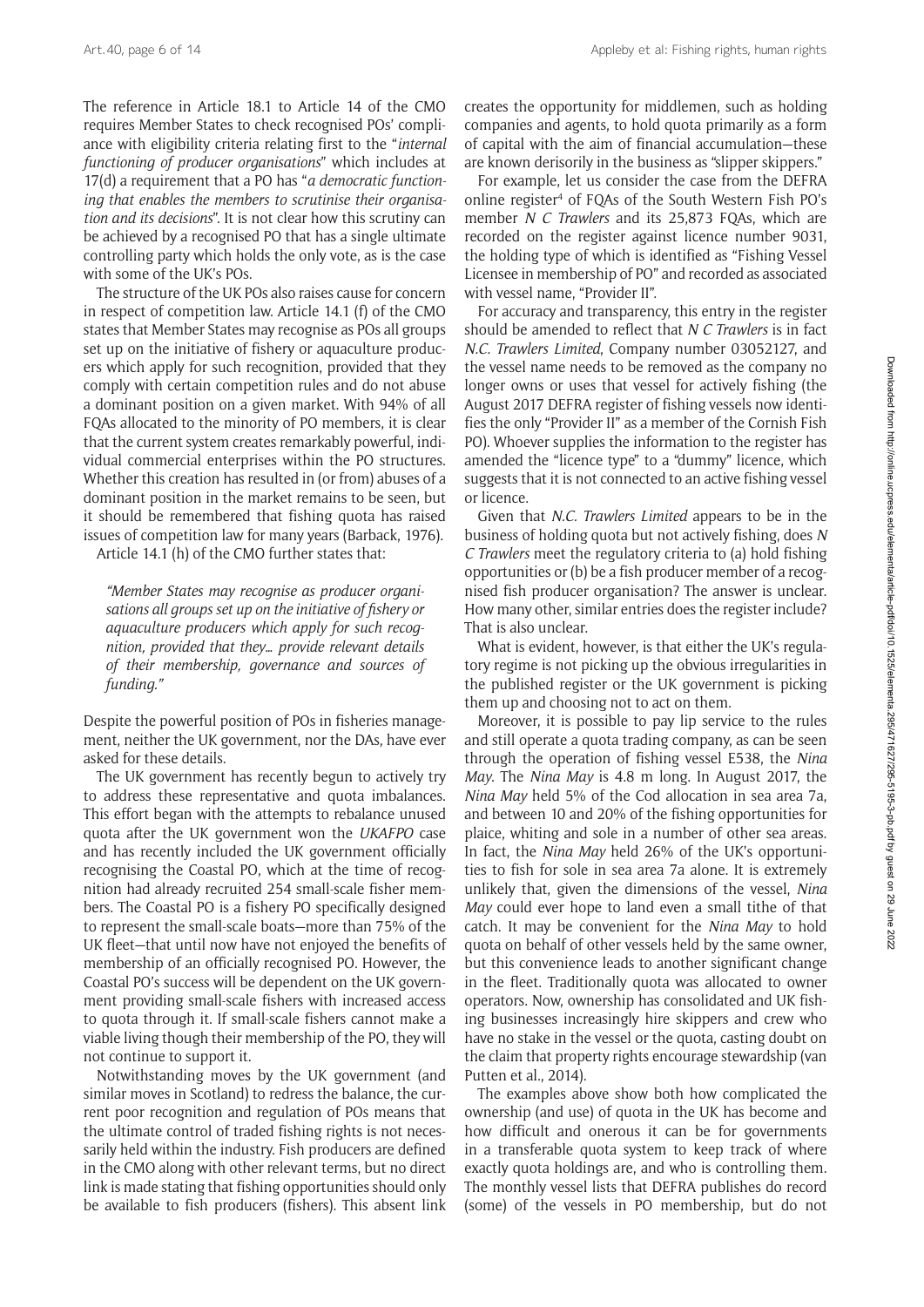identify their owners, the ultimate controlling parties or the persons with significant control. From a legal perspective, regulators should require the POs to provide that vital information, as it is the owner (not the vessel) that is the PO member.

#### **5. Impediments to change and legal lock-in**

Another key issue for policy makers in this area is that the creation of property type rights brings with it certain constraints of which many legislators may not be aware particularly where the creation process of the right is informal. In the UK, there is a legal adage that "Parliament cannot bind its successors." This adage is explained by Dicey (1959, p. 68) as follows:

*"The logical reason why Parliament has failed in its endeavours to enact unchangeable enactments is that a sovereign power cannot, while retaining its sovereign character*, *restrict its own powers by any Parliamentary enactment."*

So, in theory, should Parliament wish to alter the allocation of fishing quota because of any dysfunctionality in the structure of rights created, the process should be straightforward. But there is a limit on the capricious exercise of sovereign powers through human rights law, which creates an internationally accepted framework on the extent of sovereign power, as former Lord Chief Justice Tom Bingham (Bingham, 2010, p 83) said:

*"*[T]*he rule of law requires that the law affords adequate protection of fundamental human rights. It is a good start for public authorities to observe the letter of the law, but not enough if the law in a particular country does not protect what are there regarded as the basic entitlements of a human being."*

One of the cornerstones of human rights legislation in the UK is Article 1 of the First Protocol of the European Convention for the Protection of Human Rights and Fundamental Freedoms (1950) (Council of Europe, 2018a) which states:

*"Every natural or legal person is entitled to the peaceful enjoyment of his possessions. No one shall be deprived of his possessions except in the public interest and subject to the conditions provided for by law and by the general principles of international law.*

*The preceding provisions shall not, however, in any way impair the right of a State to enforce such laws as it deems necessary to control the use of property in accordance with the general interest or to secure the payment of taxes or other contributions or penalties."*

This puts strict limits on the UK government's powers to interfere with its citizens' "possessions". Such interference usually requires specific powers enabling the acquisition of the property right, the payment of compensation (*James v United Kingdom* [1986] European Court of Human Rights 21; Council of Europe, 2018b) and significant justification on the grounds of public interest. In the USA there is a similar provision under the 5th Amendment:

*"No person shall be held to answer for a capital, or otherwise infamous crime, unless on a presentment or indictment of a Grand Jury, except in cases arising in the land or naval forces, or in the Militia, when in actual service in time of War or public danger; nor shall any person be subject for the same offense to be twice put in jeopardy of life or limb; nor shall be compelled in any criminal case to be a witness against himself, nor be deprived of life, liberty, or property, without due process of law; nor shall private property be taken for public use, without just compensation."*

Our intent is not to discuss the rights and wrongs of fundamental constitutional protections for property rights, but there is a pressing problem in the UK for public fisheries administrators. For nearly all property, it is clear whether the property is an individual right or not. Land, goods and even intellectual property have been relatively well defined over the centuries. The recent arrival of fishing quota, "entitlements", vessel licences and days at sea regulation (to name the most common licensing arrangements for fishers) means that there are serious questions as to whether these are individual rights or not, whether the government of the day can interfere with them and, if so, what are the terms of any compensation due and what is the process.

If they are not "possessions" but fishers operate under some form of public right, fisheries administrators may change their allocation policy and even the legislation in whatever manner they see fit. If they have become individual right then the public authority is effectively powerless to intervene without paying compensation. Given the potential value of fishing quota, such compensation payments could be huge, as the UK's fishing rights were valued at over £1 billion (\$1.35 billion) in 2016 (Appleby et al., 2016). As a result it is challenging for commentators to justify the "track record" method of originally allocating FQA units in the UK, which resulted in the gifting of quota and other fishing rights to individual fishing businesses who just happened to be in the right place at the right time. No safeguards were put in place to ensure that proper value was paid in recompense to the public for the loss of their right, nor was there any proper contemplation of how the market in any tradable rights created would work.

Where quota was allocated to members of POs, there do not appear to have been any checks on how this windfall benefit has been divided among the members, or on their performance.<sup>5</sup> This problem is not restricted to the UK. When limited access privilege fishing rights were granted in the US under the Magnuson-Stevens Fishery Conservation and Management Act of 2007 (National Oceanographic and Atmospheric Administration, 2018) it was expressly stated that: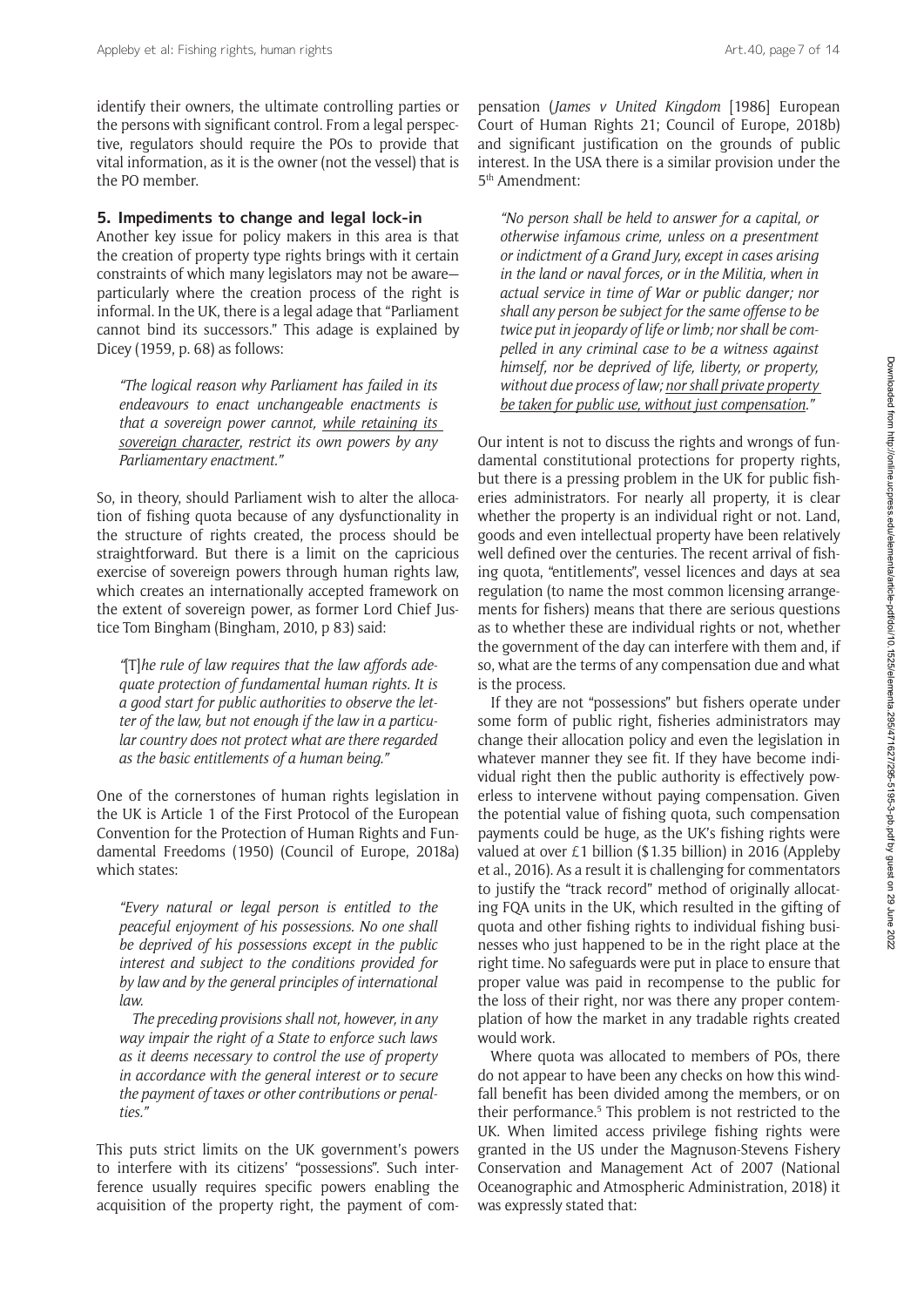*"*[the Act] *shall not confer any right of compensation to the holder of such limited access privilege, quota share, or other such limited access system authorization if it is revoked, limited, or modified."*

However, whether even that statutory attempt to limit compensation has been successful remains to be seen (Eagle, 2007; Weiss, 1992), and falls beyond the scope of this paper.

Problematically for managers, the development of the nature and shape of the property rights in UK quota has been driven by the courts. In the cases of *R (ex parte Quark Fishing Limited) v Secretary of State for Foreign and Commonwealth Affairs* Law Reports, Appeal Cases (Third Series) [2006] 1 House of Lords (Westlaw, 2018c), Quark Fishing Limited lost its licence to fish around the UK Overseas Territories of South Georgia and the South Sandwich Islands following an intervention from the Secretary of State. The suite of cases investigated the complex relationship between the Crown, the UK Government and the UK Overseas Territories (Hendry and Dickson, 2011, p 151) but raised the question of whether compensation was due under the UK human rights legislation. The court ruled that the Human Rights Act of 1998 did not apply because its provisions had not been expressly extended to cover the Territory, so compensation was not due.

The case of *Jersey Fishermen's Association Limited and Others v States of Guernsey* [2008] 1 Law Reports of the Commonwealth 198 (Westlaw, 2018d), did not directly challenge the ability of a state to amend a licensing system. The Sea Fish Licensing (Guernsey) Ordinance 2003 purported to expand Guernsey's licensing powers from the 3-mile to the 12-mile limit. These powers were exercised so that fishermen from nearby Jersey and other commercial interests from the UK found their interests damaged. On appeal the Privy Council found that the Guernsey authorities did not have the power to make legislation with extra-territorial effect. This ruling resulted in compensation being paid to the adversely affected thought to run to millions of pounds (Guernsey Press*,*  2011), a significant sum for a small island community. This compensation would have flowed from interference with "possessions" of the affected parties by the erroneous legislation; however, the payment was settled out of court, so the status of the affected licences was not decided.

In the *UKAFPO* case, the UK government tried to reallocate unused English fishing quota from the larger offshore vessels of the POs to the smaller vessels of the inshore fishing fleet. Despite confirming that the fish were a public resource6 (*UKAFPO v Secretary of State for the Environment, Food and Rural Affairs* [2013]; Courts and Tribunals Judiciary, 2018, para 100) and confirming that there was no substantive legitimate expectation, Justice Cranston did confirm ("for better or worse") that quota was a "possession" for the purposes of human rights legislation, but that because the quota was unused it had no value and therefore did not qualify for compensation resulting from its reallocation (Appleby and Pieraccini, 2012). This case achieved the result of permitting the

immediate reallocation of a relatively small amount (to the value of the UK wide fishery) of £4 million of unused quota, but by confirming that quota was a possession, the implication is that compensation may be due to affected quota holders if quota which was historically used was reallocated. In short, the court confirmed quota was an individual right. Of course, the level of compensation due would be dependent on the nature and extent of quota, something which remains frustratingly poorly defined.

In reality the combination of human rights claims and the inadvertent creation of "possessions" by poorly conceived and even more poorly regulated licensing regimes is having the effect of granting "squatters' rights" over public property. In the process, rights are being created in the public fishery that have the effect of creating the sort of "tortuous and ungodly jumble" of laws about which Oliver Cromwell complained in the seventeenth century (Church, 2013, p 175). Over 20 years since the House of Commons demanded urgent action, it is still impossible to say with any clarity who owns what and for how long.

Academic literature in the area tends to assume some sort of smooth continuum with state ownership at one end and sole ownership at the other:

*"It is widely accepted that the design of property rights plays a key role in determining the value of natural resource stocks. On one end of the rights spectrum is open access, the regime under which complete dissipation of the stock's value may ensue. On the other end is sole ownership, which provides ideal conditions for maximizing the value of the stock."* (Deacon et al., 2013, p 83)

The UK case suggests that this spectrum is not as simple as the theorists believe. What we see here is an incredibly complex mess of semi-legitimate derivatives and bizarre squatters' rights, combined at some unknown level with public ownership. This situation represents the potential privatisation of the harvesting rights of a colossal area of sea; such a transfer of harvesting rights from the Crown to the private sector has not been seen in the UK since the Middle Ages, and if permitted to continue will affect the shape of UK fishing businesses and coastal communities for generations to come.

How irregular this potential privatization is needs to be considered in the light of other assets leased or sold by the public sector in the UK (Macinko and Bromley, 2002, make similar observations in relation to the US system). The Crown Estate Commissioners is the body tasked with controlling many Crown assets. It is permitted to dispose of property but (under section 2 of the Crown Estate Act 1961) only at best market value or for some identifiable charitable purpose (section 3). Similar duties are placed on local authorities when disposing of property under section 123 of the Local Government Act (Great Britain, 1972). This codification is also similar to the public trust doctrine in the US (Sax, 1969). It is almost impossible to conceive of a circumstance where disposal on a "first come first served" basis with no payment to the public on uncertain terms would be permissible for assets managed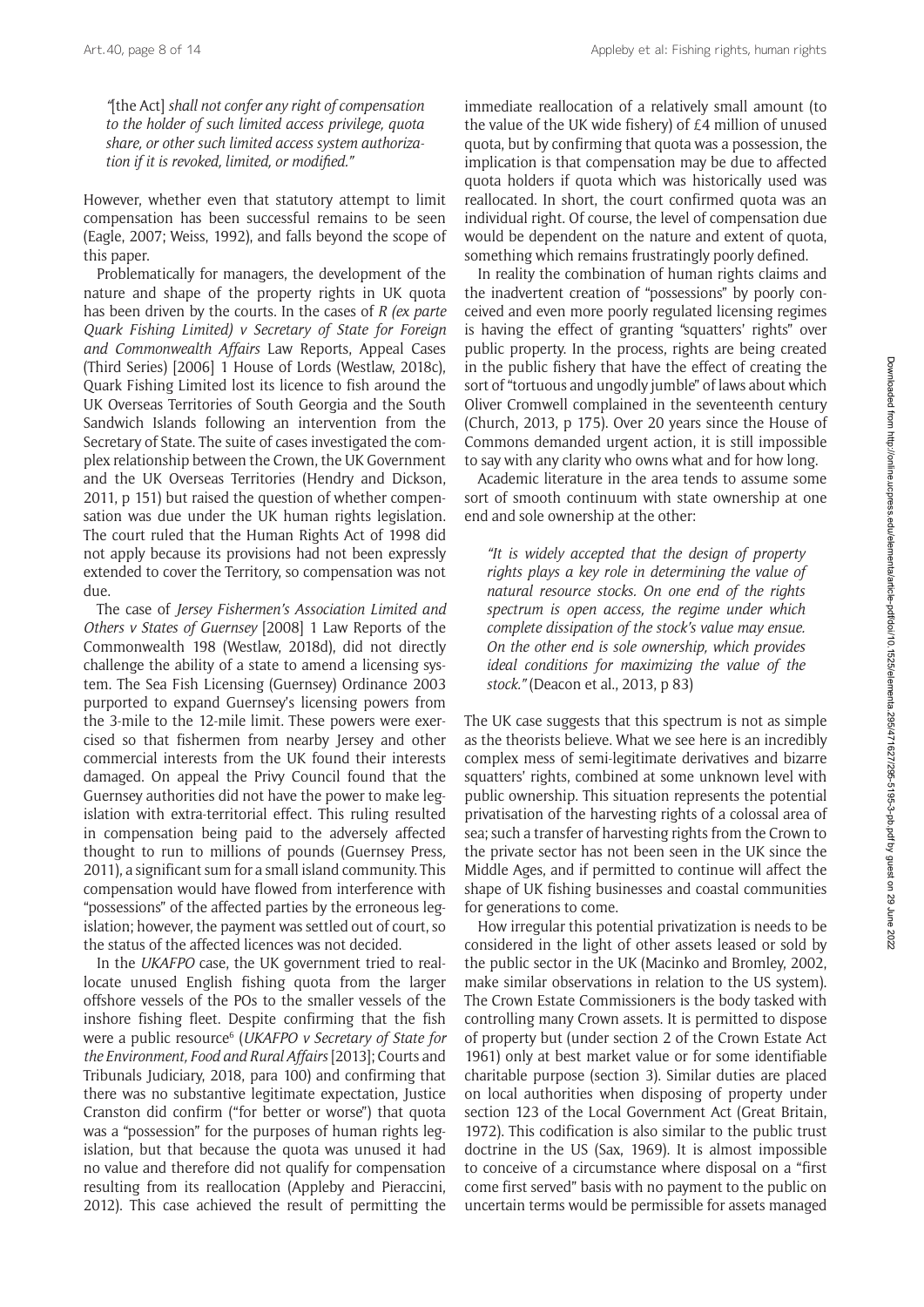by the Crown Estate Commissioners and must cast doubt on the arrangement of the whole UK quota management system. Is it reasonable to dispose of a public asset for a three-year track record on unknown terms? It is a sobering thought that were trustees to allocate resources under their control to private individuals in this fashion the trustees would likely be considered negligent. In the case of *Re Olive* (1886) 34 Chancery Division 70 (Westlaw, 2018e), trustees who failed to get an adequate valuation of a property investment were forced to make up the difference of a failed investment from their own pockets. We submit that giving away public assets, without extensive valuation advice, and without clear terms for the disposal, would be similarly negligent.

A clearer definition of UK fishing rights would also be desirable, as UK waters are becoming increasingly crowded. Developments in wind farms, undersea cabling infrastructure and subsea oil and gas extraction impact on fishing rights, and there is bound to be dispute over the relative nature of each industry's rights and obligations. Such disputes will be exceptionally difficult while the rights fishers operate under remain so poorly defined.

#### **6. Future directions**

The *UKAFPO* judgment that FQA has become a possession under human rights legislation, and thus an individual right, seriously hinders the discretion of fisheries management in the UK. There is some hope for the government in that this decision is a first instance, and it may be possible to overturn that judgment on appeal or under different conditions. However, primary legislation is required to resolve exactly what quota, vessel licences, "entitlements", days at sea and the rest are and establish a proper mechanism for the disposal of the asset and safeguard the public interest in the resource. Otherwise the courts will continue to try to define these rights on an *ad hoc* basis, depending on which cases are presented to court and the arguments deployed for those singular circumstances. The complexity and consequences of these court decisions make the court a particularly inappropriate forum for the creation of law in this area.

While the system maintains its current form, fisheries managers will need to continue using what mechanisms they can, and (because of the expense and delay) where they can, avoid court. The recent end of another transferable quota system in the UK—that of milk (European Commission, 2015)—offers one example of a potential future for the UK's FQA fishing right that may not have been considered by the industry. Holding an FQA entitles the holder to the opportunity to go out and catch fish to a specific value in weight of fish that varies subject to EU and UK annual calculations and negotiations. Therefore, the value of an individual FQA fluctuates, just as the value of sterling fluctuates since we departed from the gold standard. There is no "fish standard" and so, although the debate around ownership has until now revolved around the idea that an FQA—as the name suggests—is a share "fixed" by value or by portion (e.g., 1 FQA might be 1% of UK TAC), in reality it is neither.

Despite the *UKAFPO* decision, which defines FQA as a possession, the exact legal status of FQA is still unknown, so there are still potentially further options open to the UK fisheries administrations to regain some control over its distribution. For instance the administrations are potentially at liberty to create additional FQA which is kept back from the main allocation and which could be distributed to third parties, while the original holder maintains their share of the initial allocation. Indeed, this policy has been adopted in Scotland (Anon, 2017, 13 February). In effect the value of the original FQA is purposefully watered down through inflation. This solution is clearly not optimal, as it remains liable to legal challenge and does not deal with the initial extra-legal nature of the original allocation. Other options include the gradual renationalization of the resource or potentially cancelling the system altogether and distributing access to the fishery by some other means, although this latter approach is more likely to result in legal challenge and would have significant impact because of the leveraged nature of many fishing businesses and the use of quota as collateral.

However the UK and the DAs may choose to implement quota reform, there is a sense that the *UKAFPO* decision, in noting that used quota had become a possession, has given tacit assurance to the view that quota is an individual right and thus a compensatable interest. There is still scope under the forthcoming Fisheries Bill to reform the right itself and set out plainly the terms of holding quota, such as the length of the holding, its transferability, the recovery of administrative costs, any compensation due on cancellation and even the potential to charge a resource rent, but the terms of any formal right created will need careful drafting to avoid judicial intervention.

#### **6.1 Brexit**

Perhaps of interest is the much-publicised role that quota issues, and the legislation blamed for them, the CFP, played in Brexit (e.g., see *BBC*, 20 May 2016, "Fishing for Leave Group Launches"; *The Guardian*, 1 June 2016, "Salt in their veins and fire in their bellies: fishermen battling for Brexit"; *The Sun*, 17 April 2017, "British skippers want to see loathed fishing quotas scrapped post-Brexit…"). In a poll conducted by Aberdeen University, 92% of fishermen intended to vote to leave the EU (McAngus, 2016). However, a significant feature of the struggle faced by the UK fleet was a product of the UK's market-based and poorly regulated quota distribution, rather than European Law in and of itself. Undoubtedly other factors (such as the distribution of TAC between member states) have a role to play, but as far as the distribution of UK quota is concerned, including the extensive ownership of quota by foreign companies, there is a sense that the European Union institutions were being blamed for a problem that was "made in Britain." It was, after all, the UK government's competence to allocate quota to fishing businesses, not the EU's.

However, Brexit, which for so many areas of UK policy has created considerable uncertainty, has resulted in the UK government developing primary legislation in this area with its proposed Fisheries Bill (HM Government, 2017). The key purpose of the Bill is to "*control access to its waters*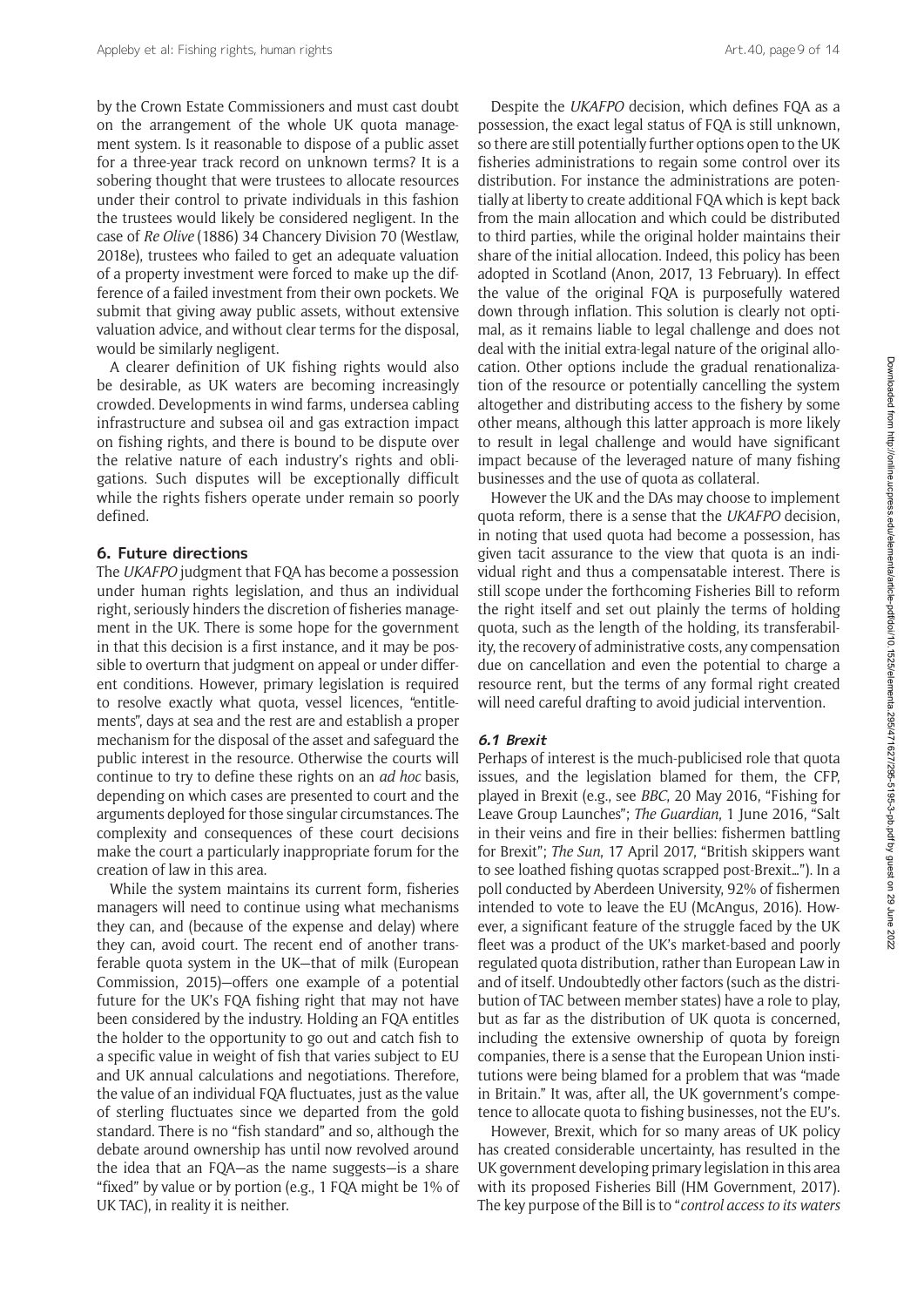*and set UK fishing quotas once it has left the EU*." There is therefore a chance that management and distribution of quota could form a key part of this legislation, and this represents an opportunity to design effective legal mechanisms and incorporate the controls required. Indeed (as we made clear above) the UK should have been progressing a Fisheries Bill anyway. However, the devolution of fisheries management within its EEZ, to Scotland, Wales and Northern Ireland, means that the passage of any significant reforms will need to be coordinated between the four nations of the UK, which will undoubtedly add a layer of complexity.

If there are lessons to be drawn from Brexit for other states (other than to be very careful about constitutional referenda), then these stem from the sheer constitutional complexity of managing a relatively small industry by such a Byzantine system. The EU has "exclusive competence" for fisheries policy (*Commission v United Kingdom* Case 804/79; Eur-Lex, 2018). In the bald wording of the case:

#### *"member states are therefore no longer entitled to exercise any power of their own in the matter of conservation measures in the waters under their jurisdiction."*

Yet fisheries need to be well managed at a local level via a range of technical measures. They are not the sort of common property that lends itself to centralised management, and the EU system itself has been criticized for attempting to micromanage (Al-Fattal, 2009). In the UK this situation has been compounded by devolution. The result is that fisheries legislation emanates from a complex wedding cake of overlapping bureaucracies. Fisheries managers can be forgiven, to some extent, for overlooking the accidental privatisation of the resource, because navigating effective stock conservation management measures through the system is very difficult, and under these circumstances the promise of an effective panacea can be very attractive. Rather than setting strategic objectives, as the EU does with conservation legislation, exclusive competence means that the EU has total control unless it has delegated some aspect to member states. (In addition, in the UK, some management has then also been delegated to: its devolved administrations; a quango, the Marine Management Organisation; and, for England, Inshore Fisheries and Conservation Authorities.) The EU's exclusive competence means that for some management measures, for instance permitting electric fishing (Stokstad, 2018), when rules need to be amended, it potentially affects the whole of Europe, and inevitably involves international wrangling. So, while UK fishers are wrong to blame the EU for any issues relating to the allocation of UK fishing quota, which are a UK competence, the EU is certainly responsible for creating an overly complex system for such a small industry.

But Brexit will not necessarily rid the UK of institutional complexity. In the turmoil of the tight timelines that the UK has set for itself to leave the EU, it is perfectly possible for the resulting bureaucratic tangle to be even more dysfunctional than the current system, with the added

problem for managers of unfamiliarity. As yet, with the UK on the cusp of leaving the EU, there is little sense as to how it will reorganise its bureaucracy both in terms of its ongoing relations with the EU and the heavily politicized relations between the UK government and the DAs. There are many messages from the Brexit vote, which will doubtlessly be unpicked by scholars, but the combination of a complicated bureaucracy and an over-concentration of control over quota has certainly fed an unstable political environment.

#### **7. Conclusion**

As the issues presented above illustrate, the piecemeal introduction of the panacea of transferable quotas to manage fisheries has, in the UK, had significant legal and economic consequences that make management very difficult for government administrators. Despite the best of intentions, the bounded rationality of governors left them unable to predict the impact of the ITQ system and how it would mesh with existing legal frameworks, with the resultant predicament of a dissatisfactory management system that is discriminatory, complicated and difficult to change. This inflexibility is particularly important given the importance of adaptive management in fisheries, whereby interventions are approached as experiments to be adjusted in response to performance (Armitage et al., 2015). The inability to change any policy direction makes it a very risky experiment. As our case exemplifies, if fisheries policy is to be truly holistic and adaptive, its design must include legal knowledge, as well as social, economic and environmental.

These issues should be borne in mind for any fisheries managers considering implementing ITQs. It is both difficult and absolutely essential to create watertight legal frameworks for an ITQ system, and the *existing* legal frameworks around property mean that if ITQ legislation is not properly drafted then government loses control of a public asset in a windfall give-away. Piecemeal resolution of (the highly predictable) resultant disputes in the courts is not a professional method of establishing a propertyrights based system. ITQ systems must be very carefully drafted to recognise the essential public ownership of the fishery (such as the Crown Estate model in the UK or the public trust model in the US). The creation of inflexible (or unknown, in the case of the UK) property rights will dramatically decrease the potential for administrators to adapt management systems, either to suit changing external circumstances (such as ecological or climate fluctuations) or in the face of poor performance.

Despite the extent to which property rights are dependent upon law to work, these legal issues are rarely, if ever, considered in the economic theory that drives marketbased fisheries management. The lesson from the UK experience is that despite the legal blindness of much resource economics, the application of economic theory should not outrun its legal foundations. This omission is frustrating as the disposal of public assets to the private sector is well understood; it is standard practice in almost every other arm of public administration. Indeed, for a lawyer to advise on the disposal of assets without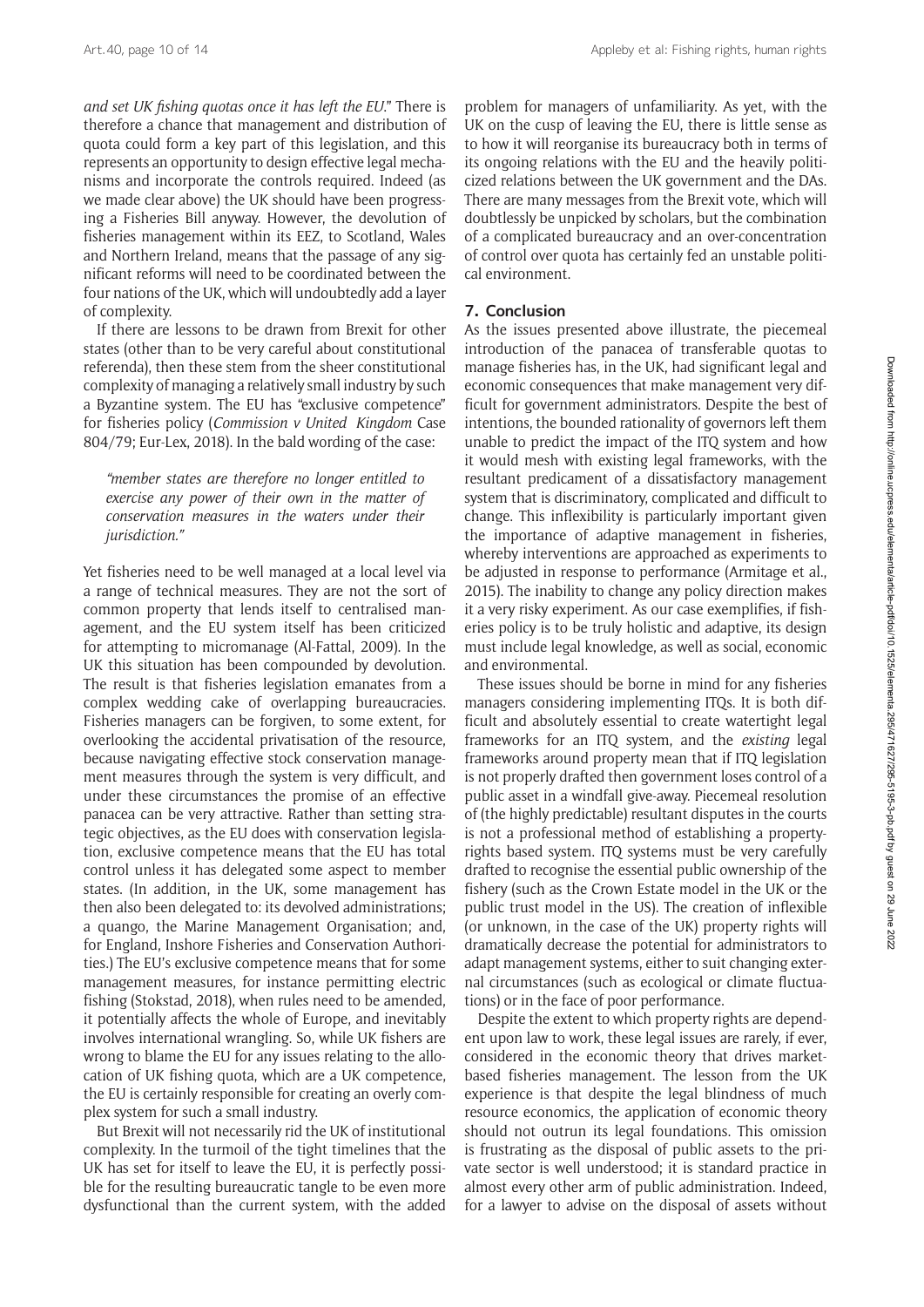ensuring appropriate valuations and without insisting on formal written terms would almost certainly be negligent, and for such a transaction to take place with no payment to the public owners there would have to be demonstrable public benefit.

For many in the fishing industry a combination of exclusive competence of fisheries by the EU and a complex management system have engendered a significant sense of disenfranchisement. It is easy to see how quota, and the concentration of its ownership, has played a part in that narrative. Although the CFP has improved in recent years, it remains deeply unpopular, and the severe dissatisfaction of UK fishers was amply demonstrated in the overwhelming numbers in which fishers voted for Brexit. Government can only operate with the consent of the governed, and while to some extent effective management measures are often unpopular, both the UK and EU did not monitor the effect on UK fishing businesses and coastal communities of its laws and regulations or, crucially, bring those communities with them. However "successful" ITQs may be, clever technocratic solutions need buy-in for those impacted if they are not to trigger a public outcry; ultimately, like all legal devices, ITQ is about managing people, not property rights. It is possible that in the new Fisheries Bill some of these issues will be redressed, but only time will tell whether the UK can unravel the tangled legal knots that a *laissez faire* approach to ITQ has created.

# **Data Accessibility Statements**

The data used were from a publically available UK government repository: [https://www.fqaregister.service.gov.uk/.](https://www.fqaregister.service.gov.uk/)

#### **Notes**

- <sup>1</sup> Of the UK's Overseas Territories and Crown Dependencies, only the UK itself and Gibraltar are members of the EU.
- <sup>2</sup> Despite the geographical spread of this potential fishery, statistics show that most catches by UK-registered vessels occur in what would be the UK EEZ, particularly the northern North Sea and West of Scotland (see charts 3.7 to 3.15 in Marine Management Organisation, 2017).
- <sup>3</sup> The 23rd is the recently introduced Coastal PO, discussed later in this section.
- <sup>4</sup> FQA Register: [https://www.fqaregister.service.gov.uk/.](https://www.fqaregister.service.gov.uk/)
- <sup>5</sup> Even though such checks are a legal requirement under Article 18, Regulation 1379/2013 of the European Parliament and of the Council, and failure to implement clearly undermines Member States Article 17, CFP implementation.
- <sup>6</sup> This confirmation is certainly an error in law, as fish are *ferae naturae* and ownerless until captured; it is the fishery which potentially could be in public ownership.

# **Acknowledgements**

This paper was written in response to the workshop Consequences of Rights Based Fisheries in the Arctic, hosted by The Institute of Arctic Studies, Dartmouth College, USA, and the Stefansson Arctic Institute, Iceland, at Dartmouth College on 21–29 September 2015.

# **Funding informations**

This paper is partially funded by the Lloyd's Register Foundation, a charitable foundation helping to protect life and property by supporting engineering-related education, public engagement and the application of research. This work was supported by the Economic and Social Research Council [grant number EF/H013989/1]; and the Lloyd's Register Foundation, a charitable foundation helping to protect life and property by supporting engineeringrelated education, public engagement and the application of research.

# **Competing interests**

TA and EC have no competing interests to declare. JP is the CEO of The Coastal Producer Organisation, a fish producers cooperative that represents small and coastal vessels in the UK.

#### **Author contributions**

- Conception and design: TA, EC, JP
- Acquisition of data: TA, EC, JP
- Analysis and interpretation of data: TA, EC, JP
- Writing: TA, EC, JP
- Approval for publication: TA, EC, JP

#### **References**

- **Acheson, J, Apollonio, S** and **Wilson, J.** 2015. Individual transferable quotas and conservation: a critical assessment. *Ecology and Society* **20**(4): 7. DOI: <https://doi.org/10.5751/ES-07912-200407>
- **Al-Fattal, R.** 2009. The Tragedy of the Commons: Institutions and Fisheries Management at the Local and EU Levels. *Review of Political Economy* **21**(4): 1–13. DOI: <https://doi.org/10.1080/09538250903214834>
- **Anon.** 2017. Scots Ministers withhold mackerel quota to deter foreign landings. *Fishing News* (13 February 2017)*.* Available at: [http://fishingnews.co.uk/news/](http://fishingnews.co.uk/news/scots-minister-withholds-mackerel-quota-to-deter-foreign-landings/) [scots-minister-withholds-mackerel-quota-to-deter](http://fishingnews.co.uk/news/scots-minister-withholds-mackerel-quota-to-deter-foreign-landings/)[foreign-landings/](http://fishingnews.co.uk/news/scots-minister-withholds-mackerel-quota-to-deter-foreign-landings/) [Accessed 24 August 2017].
- **Appleby, T.** 2005. The public right to fish: Is it fit for purpose? *The Journal of Water Law* **16**(6): 201–205.
- **Appleby, T, van der Werf, Y** and **Williams, C.** 2016. *The management of the UK's public fishery: A large squatting claim?* Working Paper. University of the West of England. Available at: [http://eprints.uwe.](http://eprints.uwe.ac.uk/28855) [ac.uk/28855](http://eprints.uwe.ac.uk/28855) [Accessed 5 March 2018].
- **Armitage, D, Alexander, S, Andrachuk, M, Berdej, S, Dyck, T,** et al. 2015. Emerging concepts in adaptive management. In: Allen, CR and Garmestani, AS (eds.), *Adaptive Management of Social-Ecological Systems*, 235–254. Springer, Dordrecht. DOI: [https://](https://doi.org/10.1007/978-94-017-9682-8_13) [doi.org/10.1007/978-94-017-9682-8\\_13](https://doi.org/10.1007/978-94-017-9682-8_13)
- **Barback, RH.** 1976. United Kingdom. In: *Forms of cooperation in the fishing industry* **9**. EEC Information Agriculture. Bruxelles.
- **Bingham, T.** 2010. *The Rule of Law.* London: Allen Lane.
- **Bradshaw, M.** 2004a. The market, Marx and sustainability in a fishery. *Antipode* **36**(1): 66–85. DOI: [https://](https://doi.org/10.1111/j.1467-8330.2004.00382.x) [doi.org/10.1111/j.1467-8330.2004.00382.x](https://doi.org/10.1111/j.1467-8330.2004.00382.x)
- **Bradshaw, M.** 2004b. A combination of state and market through ITQs in the Tasmanian commercial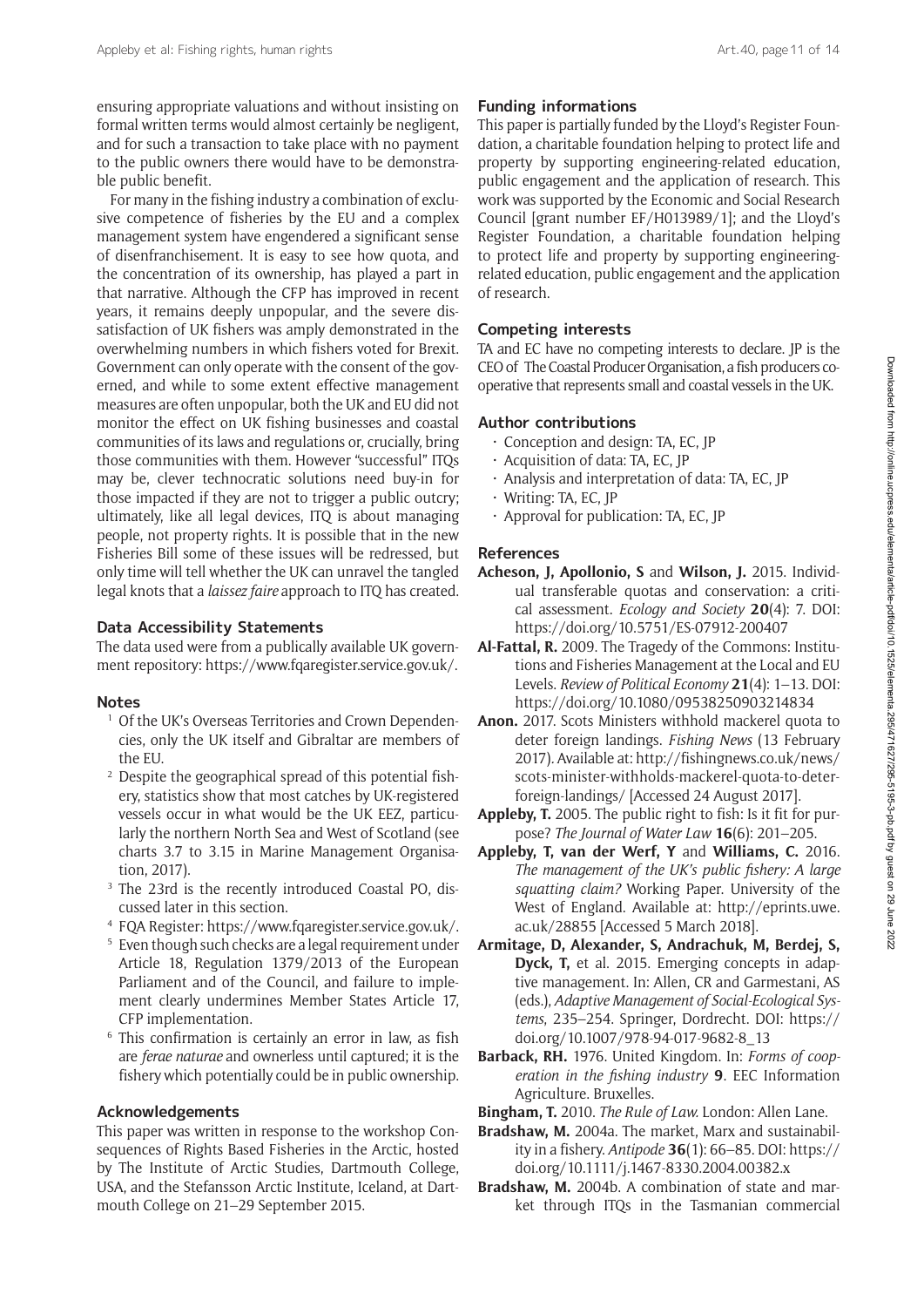rock lobster fishery: the tail wagging the dog? *Fisheries Research* **67**(2): 99–109. DOI: [https://doi.](https://doi.org/10.1016/j.fishres.2003.11.007) [org/10.1016/j.fishres.2003.11.007](https://doi.org/10.1016/j.fishres.2003.11.007)

- **Bromley, DW.** 2009. Abdicating responsibility: the deceits of fisheries policy. *Fisheries* **34**(6): 280–290. DOI: <https://doi.org/10.1577/1548-8446-34.6.280>
- **Cardwell, E.** 2012. Invisible fishermen: the rise and fall of the UK small boat fleet. In: Schriewer, K and Højrup, T (eds.), *European Fisheries at a Tipping Point*. Editum, Universidad de Murcia, Murcia.
- **Cardwell, E** and **Thornton, TF.** 2015. The fisherly imagination: The promise of geographical approaches to marine management. *Geoforum* **64**: 157–167. DOI: [https://doi.org/10.1016/j.](https://doi.org/10.1016/j.geoforum.2015.06.008) [geoforum.2015.06.008](https://doi.org/10.1016/j.geoforum.2015.06.008)
- **Carothers, C** and **Chambers, C.** 2012. Fisheries privatization and the remaking of fishery systems. *Environment and Society* **3**(1): 39–59. DOI: [https://doi.](https://doi.org/10.3167/ares.2012.030104) [org/10.3167/ares.2012.030104](https://doi.org/10.3167/ares.2012.030104)
- **Church, SH.** 2013. *Oliver Cromwell*. London: Forgotten Books. (Original work published 1899). Available at: [http://](http://www.forgottenbooks.com/books/Oliver_Cromwell_1000272639) [www.forgottenbooks.com/books/Oliver\\_Crom](http://www.forgottenbooks.com/books/Oliver_Cromwell_1000272639)[well\\_1000272639](http://www.forgottenbooks.com/books/Oliver_Cromwell_1000272639) [Accessed 3 November 2013].
- **Churchill, R** and **Owen, D.** 2009. *The EC Common Fisheries Policy*. Oxford: Oxford University Press.
- **Copes, P.** 1998. Adverse Impacts of individual quota systems in small-scale fisheries: what are the positive alternatives? In: Loucks, L, Charles, AT and Butler, M (eds.), *Managing Our Fisheries, Managing Ourselves*, 23–30. Halifax, Nova Scotia: Gorsebrook Research Institute for Atlantic Canada Studies, Saint Mary's University.
- **Council of Europe.** 2018a. *European Convention on Human Rights* [online]. Available at: [https://www.](https://www.echr.coe.int/Documents/Convention_ENG.pdf) [echr.coe.int/Documents/Convention\\_ENG.pdf](https://www.echr.coe.int/Documents/Convention_ENG.pdf) [Accessed 12 April 2018].
- **Council of Europe.** 2018b. *James v United Kingdom* [1986] ECHR 21 [online]. Available at: [https://hudoc.echr.](https://hudoc.echr.coe.int/app/conversion/pdf?library=ECHR&id=001-73433&filename=JAMES%20v.%20THE%20UNITED%20KINGDOM.pdf) [coe.int/app/conversion/pdf?library=ECHR&id=001-](https://hudoc.echr.coe.int/app/conversion/pdf?library=ECHR&id=001-73433&filename=JAMES%20v.%20THE%20UNITED%20KINGDOM.pdf) [73433&filename=JAMES%20v.%20THE](https://hudoc.echr.coe.int/app/conversion/pdf?library=ECHR&id=001-73433&filename=JAMES%20v.%20THE%20UNITED%20KINGDOM.pdf) [%20UNITED%20KINGDOM.pdf](https://hudoc.echr.coe.int/app/conversion/pdf?library=ECHR&id=001-73433&filename=JAMES%20v.%20THE%20UNITED%20KINGDOM.pdf) [Accessed 12 April 2018].
- **Courts and Tribunals Judiciary.** 2018. *United Kingdom Association of Fish Producer Organisations v Secretary of State for the Environment, Food and Rural Affairs and another* [2013] EWHC 1959 (Admin) [online]. Available at: [https://www.judiciary.gov.](https://www.judiciary.gov.uk/wp-content/uploads/JCO/Documents/Judgments/uk-assoc-fish-producer-orgs-10072013.pdf) [uk/wp-content/uploads/JCO/Documents/Judg](https://www.judiciary.gov.uk/wp-content/uploads/JCO/Documents/Judgments/uk-assoc-fish-producer-orgs-10072013.pdf)[ments/uk-assoc-fish-producer-orgs-10072013.pdf](https://www.judiciary.gov.uk/wp-content/uploads/JCO/Documents/Judgments/uk-assoc-fish-producer-orgs-10072013.pdf) [Accessed 12 April 2018].
- **Deacon, R, Parker, D** and **Costello, C.** 2013. Reforming fisheries: lesson from a self-selected cooperative. *Journal of Law and Economics* **56**: 83–125. DOI: <https://doi.org/10.1086/667864>
- **Degnbol, P, Gislason, H, Hanna, S, Jentoft, S, Nielsen, JR,** et al. 2006. Painting the floor with a hammer: technical fixes in fisheries management. *Marine Policy* **30**(5): 534–543. DOI: [https://doi.org/10.1016/j.](https://doi.org/10.1016/j.marpol.2005.07.002) [marpol.2005.07.002](https://doi.org/10.1016/j.marpol.2005.07.002)
- **Department for Environment, Food and Rural Affairs (DEFRA).** 2018. UK Fishing Vessel Lists, 9 January 2018. Available at: [https://www.gov.uk/](https://www.gov.uk/government/statistical-data-sets/vessel-lists-10-metres-and-under) [government/statistical-data-sets/vessel-lists-10-me](https://www.gov.uk/government/statistical-data-sets/vessel-lists-10-metres-and-under)[tres-and-under](https://www.gov.uk/government/statistical-data-sets/vessel-lists-10-metres-and-under) [Accessed 26 February 2018].
- **Dicey, AV.** 1959. *The Law of the Constitution*. 10<sup>th</sup> ed. London: Palgrave Macmillan.
- **Eagle, J.** 2007. A window into the regulated commons: the Takings Clause, investment security, and sustainability. *Ecology Law Quarterly* **43**(2): 619–654.
- **Eur-Lex.** 2018. *European Commission v United Kingdom* Case 804/79.Available at: [https://eur-lex.europa.eu/legal](https://eur-lex.europa.eu/legal-content/EN/TXT/?uri=CELEX%3A61979CJ0804)[content/EN/TXT/?uri=CELEX%3A61979CJ0804](https://eur-lex.europa.eu/legal-content/EN/TXT/?uri=CELEX%3A61979CJ0804) [Accessed 12 April 2018].
- **European Commission.** 2015. *The EU milk sector prepares for the end of milk quotas.* Press Release 26 March 2015. Available at: [http://europa.eu/rapid/](http://europa.eu/rapid/press-release_IP-15-4694_en.htm) press-release IP-15-4694 en.htm [Accessed 22 December 2015].
- **European Union.** 2009. *Council Regulation for establishing a Community control system for ensuring compliance with the rules of the common fisheries policy.*  [online]. Council Regulation (EC) No 1224/2009 of 20 November 2009. Available at: [http://eur-lex.](http://eur-lex.europa.eu/LexUriServ/LexUriServ.do?uri=OJ:L:2009:343:0001:0050:EN:PDF) [europa.eu/LexUriServ/LexUriServ.do?uri=OJ:L:20](http://eur-lex.europa.eu/LexUriServ/LexUriServ.do?uri=OJ:L:2009:343:0001:0050:EN:PDF) [09:343:0001:0050:EN:PDF](http://eur-lex.europa.eu/LexUriServ/LexUriServ.do?uri=OJ:L:2009:343:0001:0050:EN:PDF) [Accessed 27 October 2015].
- **European Union.** 2013a. *Regulation of the European Parliament and of the Council on the Common Fisheries Policy, amending Council Regulations (EC) No 1954/2003 and (EC) No 1224/2009 and repealing Council Regulations (EC) No 2371/2002 and (EC) No 639/2004 and Council Decision 2004/585/EC* [online]. Council Regulation (EU) No. 1380/2013 of 11 December 2013. Available at: [http://eur-lex.europa.eu/legal-content/EN/](http://eur-lex.europa.eu/legal-content/EN/TXT/?uri=celex%3A32013R1380) [TXT/?uri=celex%3A32013R1380](http://eur-lex.europa.eu/legal-content/EN/TXT/?uri=celex%3A32013R1380) [Accessed 26 February 2018].
- **European Union.** 2013b. *Regulation of the European Parliament and of the Council on the Common Fisheries Policy on the common organisation of the markets in fishery and aquaculture products, amending Council Regulations (EC) No 1184/2006 and (EC) No 1224/2009 and repealing Council Regulation (EC) No 104/2000.* [online] Council Regulation (EU) No. 1379/2013 11 December 2013. Available at: [http://](http://eur-lex.europa.eu/legal-content/EN/TXT/?qid=1424680663995&uri=CELEX:32013R1379) [eur-lex.europa.eu/legal-content/EN/TXT/?qid=14](http://eur-lex.europa.eu/legal-content/EN/TXT/?qid=1424680663995&uri=CELEX:32013R1379) [24680663995&uri=CELEX:32013R1379](http://eur-lex.europa.eu/legal-content/EN/TXT/?qid=1424680663995&uri=CELEX:32013R1379) [Accessed 26 February 2018].
- **Grafton, RQ, Squires, D** and **Kirkley, JE.** 1996. Private property rights and crises in world fisheries: turning the tide? *Contemporary Economic Policy* **14**(4): 90–99. DOI: [https://doi.org/10.1111/j.1465-7287.1996.](https://doi.org/10.1111/j.1465-7287.1996.tb00636.x) [tb00636.x](https://doi.org/10.1111/j.1465-7287.1996.tb00636.x)
- **Gray, K** and **Gray, SF.** 2009. *Elements of Land Law*. 5th Ed. Oxford University Press.
- **Great Britain.** 1967. *Sea Fish (Conservation) Act 1967*  [online]*.* Chapter 84. Available at: [http://www.leg](http://www.legislation.gov.uk/ukpga/1967/84)[islation.gov.uk/ukpga/1967/84](http://www.legislation.gov.uk/ukpga/1967/84) [Accessed 12 April 2018].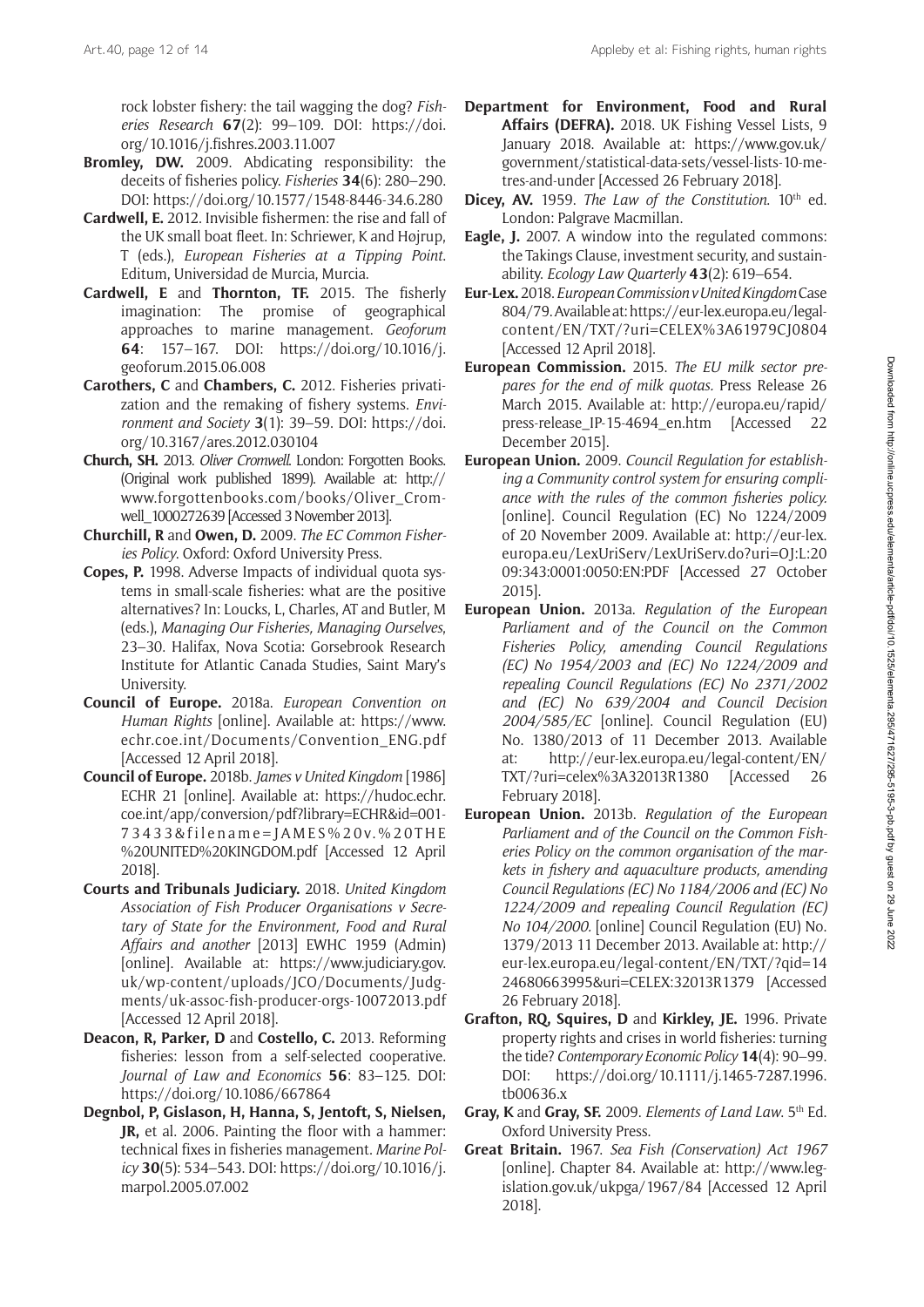- **Great Britain.** 1972. *Local Government Act 1972* [online]. Chapter 70. Available at: [https://www.legislation.](https://www.legislation.gov.uk/id/ukpga/1972/70) [gov.uk/id/ukpga/1972/70](https://www.legislation.gov.uk/id/ukpga/1972/70) [Accessed 12 April 2018].
- **Great Britain.** 2013. *The Economic Zone Order, 2013* [online]. SI 3161/2013. Available at: [http://www.](http://www.legislation.gov.uk/uksi/2013/3161/contents/made) [legislation.gov.uk/uksi/2013/3161/contents/made](http://www.legislation.gov.uk/uksi/2013/3161/contents/made) [Accessed 12 April 2018].
- **Guernsey Legal Resources.** 2018. *The Sea Fish Licensing (Guernsey) Ordinance 2003* [online]. Available at: [http://www.guernseylegalresources.gg/](http://www.guernseylegalresources.gg/article/97194/Sea-Fish-Licensing-Guernsey-Ordinance-2003) [article/97194/Sea-Fish-Licensing-Guernsey-Ordi](http://www.guernseylegalresources.gg/article/97194/Sea-Fish-Licensing-Guernsey-Ordinance-2003)[nance-2003](http://www.guernseylegalresources.gg/article/97194/Sea-Fish-Licensing-Guernsey-Ordinance-2003) [Accessed 12 April 2018].
- **Guernsey Press.** 2011. States silent over UK fishermen deal. 23 June. Available at: [http://guernseypress.](http://guernseypress.com/news/2011/06/24/states-silent-over-uk-fishermen-deal/) [com/news/2011/06/24/states-silent-over-uk-fish](http://guernseypress.com/news/2011/06/24/states-silent-over-uk-fishermen-deal/)[ermen-deal/](http://guernseypress.com/news/2011/06/24/states-silent-over-uk-fishermen-deal/) [Accessed 3 November 2015].
- **Hatcher, A, Pascoe, S, Banks, R, Macfadyen, G** and **Arnason, R.** 2002. *Future options for UK fish quota management.* CEMAR Report Number 58 to the Department for the Environment, Food and Rural Affairs. Portsmouth: Centre for the Economics and Management of Aquatic Resources, University of Portsmouth.
- **Hendry, I** and **Dickson, S.** 2011. *British Overseas Territories Law*. Oxford: Hart Publishing.
- **Her Majesty's (HM) Government.** 2015. *Register of quota holdings Fixed Quota Allocation (FQA register)* [online]. Available at: [https://data.gov.uk/dataset/](https://data.gov.uk/dataset/register-of-quota-holdings-fixed-quota-allocation-fqa-register) [register-of-quota-holdings-fixed-quota-allocation](https://data.gov.uk/dataset/register-of-quota-holdings-fixed-quota-allocation-fqa-register)[fqa-register](https://data.gov.uk/dataset/register-of-quota-holdings-fixed-quota-allocation-fqa-register) [Accessed 18 December 2015].
- **Her Majesty's (HM) Government.** 2017. *Queen's Speech*  [online]. Available at: [https://www.gov.uk/govern](https://www.gov.uk/government/speeches/queens-speech-2017)[ment/speeches/queens-speech-2017](https://www.gov.uk/government/speeches/queens-speech-2017) [Accessed 12 April 2018].
- **Hohfeld, WN.** 1917. Fundamental legal conceptions as applied in judicial reasoning. *Yale Law Journal* **26**: 710–770. DOI: <https://doi.org/10.2307/786270>
- **House of Commons.** 2007. *Decommissioning of Fishing Vessels Scheme 2007*. Session 2006–07 [online]. Available at: [http://www.publications.](http://www.publications.parliament.uk/pa/cm200607/cmgeneral/deleg9/070314/70314s01.htm) [parliament.uk/pa/cm200607/cmgeneral/](http://www.publications.parliament.uk/pa/cm200607/cmgeneral/deleg9/070314/70314s01.htm) [deleg9/070314/70314s01.htm](http://www.publications.parliament.uk/pa/cm200607/cmgeneral/deleg9/070314/70314s01.htm) [Accessed 30 October 2015].
- **House of Commons Select Committee on Agriculture.** 1999 (July). *Eighth Report – Sea Fishing* [online]. Available at: [http://www.publications.parliament.](http://www.publications.parliament.uk/pa/cm199899/cmselect/cmagric/141/14103.htm) [uk/pa/cm199899/cmselect/cmagric/141/14103.](http://www.publications.parliament.uk/pa/cm199899/cmselect/cmagric/141/14103.htm) [htm](http://www.publications.parliament.uk/pa/cm199899/cmselect/cmagric/141/14103.htm) [Accessed 30 October 2015].
- **Macinko, S** and **Bromley, D.** 2002. *Who Owns America's Fisheries?* Washington: Island Press. Available at: [https://www.researchgate.net/publi](https://www.researchgate.net/publication/297246469_Who_Owns_America’s_Fisheries)[cation/297246469\\_Who\\_Owns\\_America's\\_Fisher](https://www.researchgate.net/publication/297246469_Who_Owns_America’s_Fisheries)[ies](https://www.researchgate.net/publication/297246469_Who_Owns_America’s_Fisheries) [Accessed 12 April 2018].
- **Marine Management Organisation.** 2015. *Fishing vessel licensing arrangements* [online]. Available at: [https://www.gov.uk/government/publications/](https://www.gov.uk/government/publications/changes-to-fishing-vessel-licensing-arrangements/fishing-vessel-licensing-arrangements) [changes-to-fishing-vessel-licensing-arrangements/](https://www.gov.uk/government/publications/changes-to-fishing-vessel-licensing-arrangements/fishing-vessel-licensing-arrangements) [fishing-vessel-licensing-arrangements](https://www.gov.uk/government/publications/changes-to-fishing-vessel-licensing-arrangements/fishing-vessel-licensing-arrangements) [Accessed 27 October 2015].
- **Marine Management Organisation.** 2017. *United Kingdom Sea Fisheries Statistics 2015* [online]. Available at: [https://www.gov.uk/government/uploads/sys](https://www.gov.uk/government/uploads/system/uploads/attachment_data/file/462753/UK_Sea_Fisheries_Statistics_2014_-_online_version.pdf)[tem/uploads/attachment\\_data/file/462753/UK\\_](https://www.gov.uk/government/uploads/system/uploads/attachment_data/file/462753/UK_Sea_Fisheries_Statistics_2014_-_online_version.pdf) Sea Fisheries Statistics 2014 - online version. [pdf](https://www.gov.uk/government/uploads/system/uploads/attachment_data/file/462753/UK_Sea_Fisheries_Statistics_2014_-_online_version.pdf) [Accessed 17 August 2017].
- **Marine Socio-Economics Partnership (MSEP).** 2014. *An overview of UK fishing quota (FQA) Ownership. MSEP Facts and Figures Series 1: An overview of UK fishing quota (FQA) ownership* [online]. Available at: [http://www.mseproject.net/doc-presentations/](http://www.mseproject.net/doc-presentations/doc_download/117-3b-uk-quota-ownership-overview) [doc\\_download/117-3b-uk-quota-ownership-over](http://www.mseproject.net/doc-presentations/doc_download/117-3b-uk-quota-ownership-overview)[view](http://www.mseproject.net/doc-presentations/doc_download/117-3b-uk-quota-ownership-overview) [Accessed 12 April 2018].
- **McAngus, C.** 2016. *Report on initial analysis of a survey of UK fishermen ahead of the referendum on the UK's membership of the EU.* Aberdeen University [online]. Available at: <https://www.abdn.ac.uk/news/9282/> [Accessed 24 August 2017].
- **McClenaghan, M** and **Boros, C.** 2016. Big Fish quota barons squeeze out small scale fishermen. *Greenpeace Unearthed*, 20.4.2016. Available at: [https://](https://unearthed.greenpeace.org/2016/05/15/investigation-big-fish-quota-barons-squeeze-out-small-scale-fishermen/) [unearthed.greenpeace.org/2016/05/15/investiga](https://unearthed.greenpeace.org/2016/05/15/investigation-big-fish-quota-barons-squeeze-out-small-scale-fishermen/)[tion-big-fish-quota-barons-squeeze-out-small-scale](https://unearthed.greenpeace.org/2016/05/15/investigation-big-fish-quota-barons-squeeze-out-small-scale-fishermen/)[fishermen/](https://unearthed.greenpeace.org/2016/05/15/investigation-big-fish-quota-barons-squeeze-out-small-scale-fishermen/) [Accessed 26 February 2018].
- **Ministry of Agriculture Fisheries and Food.** 1999. *Memorandum in reply to the Eighth Report from the House of Commons Select Committee on Agriculture* [online]. Available at: [http://www.publi](http://www.publications.parliament.uk/pa/cm199899/cmselect/cmagric/853/85303.htm)[cations.parliament.uk/pa/cm199899/cmselect/](http://www.publications.parliament.uk/pa/cm199899/cmselect/cmagric/853/85303.htm) [cmagric/853/85303.htm](http://www.publications.parliament.uk/pa/cm199899/cmselect/cmagric/853/85303.htm) [Accessed 30 October 2015].
- **National Oceanographic and Atmospheric Administration.** 2018. *Magnuson-Stevens Fishery Conservation and Management Act 2007.* Available at: [https://en.wikipedia.org/wiki/](https://en.wikipedia.org/wiki/Magnuson%E2%80%93Stevens_Fishery_Conservation_and_Management_Act) [Magnuson%E2%80%93Stevens\\_Fishery\\_Conser](https://en.wikipedia.org/wiki/Magnuson%E2%80%93Stevens_Fishery_Conservation_and_Management_Act)[vation\\_and\\_Management\\_Act](https://en.wikipedia.org/wiki/Magnuson%E2%80%93Stevens_Fishery_Conservation_and_Management_Act) [Accessed 12 April 2018].
- **Phear, JB.** 1859. *A Treatise on Rights of Water: Including Public and Private Rights to the Sea and Sea-shore*. London: V & R Stevens and GS Norton.
- **Phillips, G, Kriwoken, L** and **Hay, P.** 2002. Private property and public interest in fisheries management: the Tasmanian rock lobster fishery. *Marine Policy* **26**(6): 459–469. DOI: [https://doi.org/10.1016/](https://doi.org/10.1016/S0308-597X(02)00026-X) [S0308-597X\(02\)00026-X](https://doi.org/10.1016/S0308-597X(02)00026-X)
- **Sax, J.** 1969. The public trust doctrine in natural resource law: Effective judicial intervention. *Michigan Law Review* **68:** 471. Available at: [https://scholarship.law.](https://scholarship.law.berkeley.edu/cgi/viewcontent.cgi?referer=https://www.google.co.uk/&httpsredir=1&article=2359&context=facpubs) [berkeley.edu/cgi/viewcontent.cgi?referer=https://](https://scholarship.law.berkeley.edu/cgi/viewcontent.cgi?referer=https://www.google.co.uk/&httpsredir=1&article=2359&context=facpubs) [www.google.co.uk/&httpsredir=1&article=2359&c](https://scholarship.law.berkeley.edu/cgi/viewcontent.cgi?referer=https://www.google.co.uk/&httpsredir=1&article=2359&context=facpubs) [ontext=facpubs](https://scholarship.law.berkeley.edu/cgi/viewcontent.cgi?referer=https://www.google.co.uk/&httpsredir=1&article=2359&context=facpubs) [Accessed 12 April 2018].
- **Scott, A** and **Shotton, R.** 2000. Introducing property in fishery management. *FAO fisheries technical paper No. 404/1,* 1–13. FAO, Rome.
- **Scottish Government.** 2015. Making changes to your fishing vessel licence. Available at: [http://www.gov.](http://www.gov.scot/Publications/2006/10/30105532/4) [scot/Publications/2006/10/30105532/4](http://www.gov.scot/Publications/2006/10/30105532/4) [Accessed 27 October 2015].